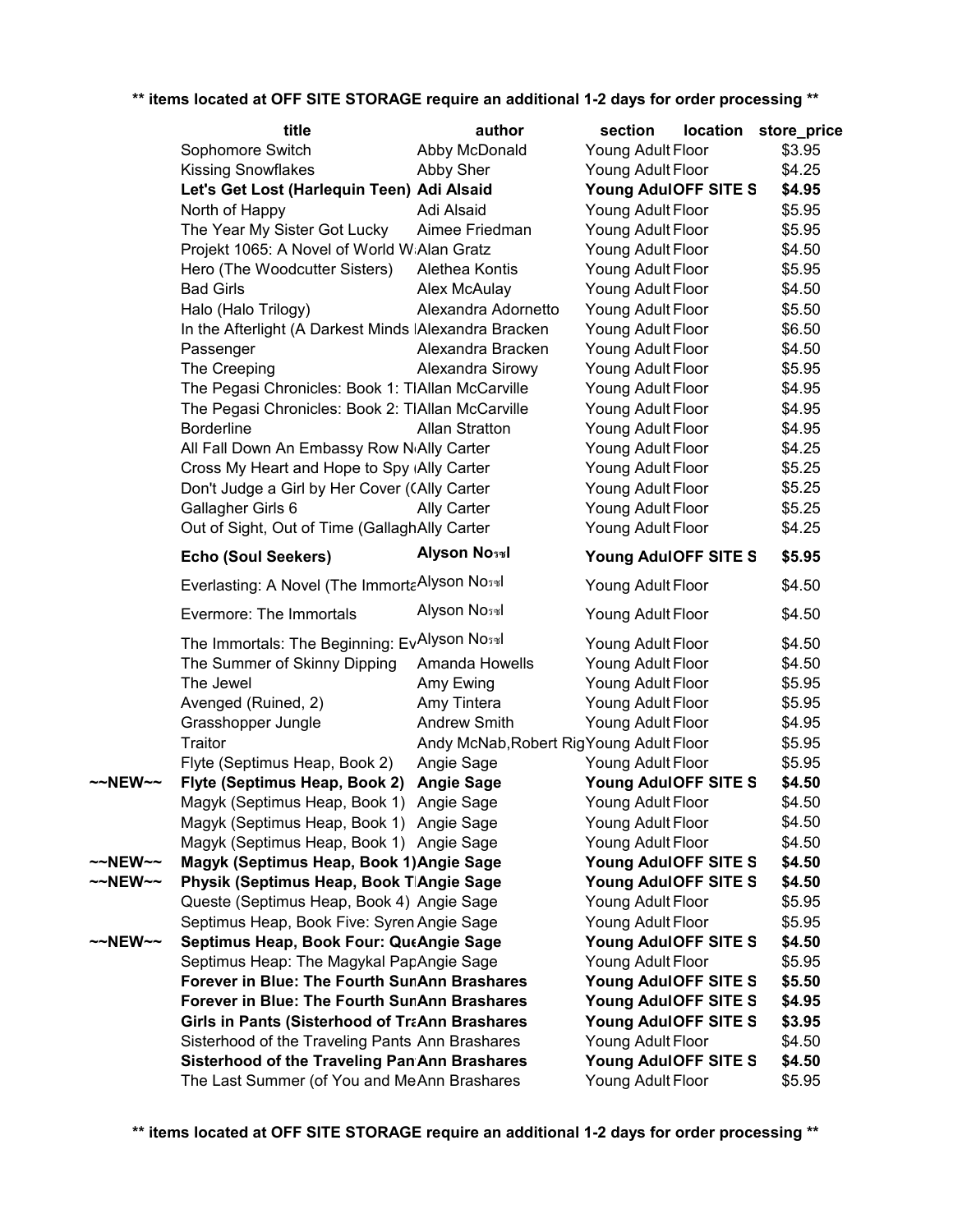| The Second Summer of the Sister Ann Brashares                             |                         | Young Adult Floor    | \$4.50 |
|---------------------------------------------------------------------------|-------------------------|----------------------|--------|
| The Second Summer of the Sister Ann Brashares                             | Young Adult Floor       | \$4.50               |        |
| The Second Summer of the Sister Ann Brashares                             |                         | Young Adult Floor    | \$4.50 |
| The Second Summer of the Sist Ann Brashares                               |                         | Young AdulOFF SITE S | \$4.50 |
| Beautiful Days (Bright Young Thin Anna Godbersen                          |                         | Young Adult Floor    | \$4.50 |
| Envy (Luxe)                                                               | Anna Godbersen          | Young Adult Floor    | \$5.75 |
| Rumors (Luxe Novel Book 2)                                                | Anna Godbersen          | Young Adult Floor    | \$4.50 |
| The Luxe (Luxe Novel)                                                     | Anna Godbersen          | Young Adult Floor    | \$4.95 |
| The Luxe (Luxe Novel)                                                     | Anna Godbersen          | Young Adult Floor    | \$4.50 |
| <b>Blood Family</b>                                                       | Anne Fine               | Young Adult Floor    | \$5.95 |
| <b>Worst Enemies/Best Friends</b>                                         | <b>ANNIE BRYANT</b>     | Young Adult Floor    | \$3.60 |
| <b>Worst Enemies/Best Friends</b>                                         | <b>ANNIE BRYANT</b>     | Young Adult Floor    | \$3.50 |
| Go Ask Alice                                                              | Anonymous               | Young Adult Floor    | \$4.50 |
| Go Ask Alice                                                              | Anonymous               | Young Adult Floor    | \$4.50 |
| Lucy in the Sky                                                           | <b>Anonymous</b>        | Young AdulOFF SITE S | \$3.95 |
| <b>Legends: Heroes and Villains</b>                                       | <b>Anthony Horowitz</b> | Young AdulOFF SITE S | \$4.50 |
| Scorpia                                                                   | <b>Anthony Horowitz</b> | Young Adult Floor    | \$4.50 |
| The Celebutantes: On the Avenue Antonio Pagliarulo                        |                         | Young Adult Floor    | \$4.50 |
| The Celebutantes: To the Penthou Antonio Pagliarulo                       |                         | Young Adult Floor    | \$4.50 |
| Girl, Stolen                                                              | <b>April Henry</b>      | Young Adult Floor    | \$3.95 |
| Buffy the Vampire Slayer 1: CoyArthur Byron Cover, AlYoung AdulOFF SITE S |                         |                      | \$5.50 |
| Dust                                                                      | <b>Arthur Slade</b>     | Young AdulOFF SITE S | \$4.50 |
| The Secret Diary of Ashley JuergeAshley Juergens                          |                         | Young Adult Floor    | \$4.25 |
| Love Is Me and You: a very specAshley Rice                                |                         | Young AdulOFF SITE S | \$3.95 |
| The Alchemy of Forever: An IncariAvery Williams                           |                         | Young Adult Floor    | \$5.50 |
| <b>Goth Girl Rising</b>                                                   | <b>Barry Lyga</b>       | Young AdulOFF SITE S | \$4.95 |
| Crescendo                                                                 | Becca Fitzpatrick       | Young Adult Floor    | \$5.95 |
| Harley Merlin 10: Finch Merlin and Bella Forrest                          |                         | Young Adult Floor    | \$4.95 |
| Harley Merlin 11: Finch Merlin and Bella Forrest                          |                         | Young Adult Floor    | \$4.95 |
| Harley Merlin 12: Finch Merlin and Bella Forrest                          |                         |                      |        |
|                                                                           |                         | Young Adult Floor    | \$4.95 |
| Harley Merlin 13: Finch Merlin and Bella Forrest                          |                         | Young Adult Floor    | \$4.95 |
| Harley Merlin 14: Finch Merlin and Bella Forrest                          |                         | Young Adult Floor    | \$4.95 |
| Harley Merlin 15: Finch Merlin and Bella Forrest                          |                         | Young Adult Floor    | \$4.95 |
| Harley Merlin 16: Finch Merlin and Bella Forrest                          |                         | Young Adult Floor    | \$4.95 |
| Harley Merlin 17: Finch Merlin andBella Forrest                           |                         | Young Adult Floor    | \$4.95 |
| Harley Merlin 18: Persie Merlin an Bella Forrest                          |                         | Young Adult Floor    | \$4.95 |
| Harley Merlin 19: Persie Merlin an Bella Forrest                          |                         | Young Adult Floor    | \$4.95 |
| Harley Merlin 20: Persie Merlin an Bella Forrest                          |                         | Young Adult Floor    | \$4.95 |
| Harley Merlin 3: Harley Merlin and Bella Forrest                          |                         | Young Adult Floor    | \$5.95 |
| Harley Merlin 4: Harley Merlin and Bella Forrest                          |                         | Young Adult Floor    | \$4.95 |
| Harley Merlin 5: Harley Merlin and Bella Forrest                          |                         | Young Adult Floor    | \$4.95 |
| Harley Merlin 6: Harley Merlin and Bella Forrest                          |                         | Young Adult Floor    | \$4.95 |
| Harley Merlin 7: Harley Merlin and Bella Forrest                          |                         | Young Adult Floor    | \$4.95 |
| Harley Merlin 8: Harley Merlin and Bella Forrest                          |                         | Young Adult Floor    | \$4.95 |
| Harley Merlin 9: Harley Merlin and Bella Forrest                          |                         | Young Adult Floor    | \$4.95 |
| <b>Autumn Falls</b>                                                       | <b>Bella Thorne</b>     | Young AdulOFF SITE S | \$3.95 |
| The Blonde of the Joke                                                    | <b>Bennett Madison</b>  | Young Adult Floor    | \$5.95 |
| The Kissing Booth                                                         | <b>Beth Reekles</b>     | Young Adult Floor    | \$4.50 |
| The Kissing Booth                                                         | <b>Beth Reekles</b>     | Young Adult Floor    | \$4.50 |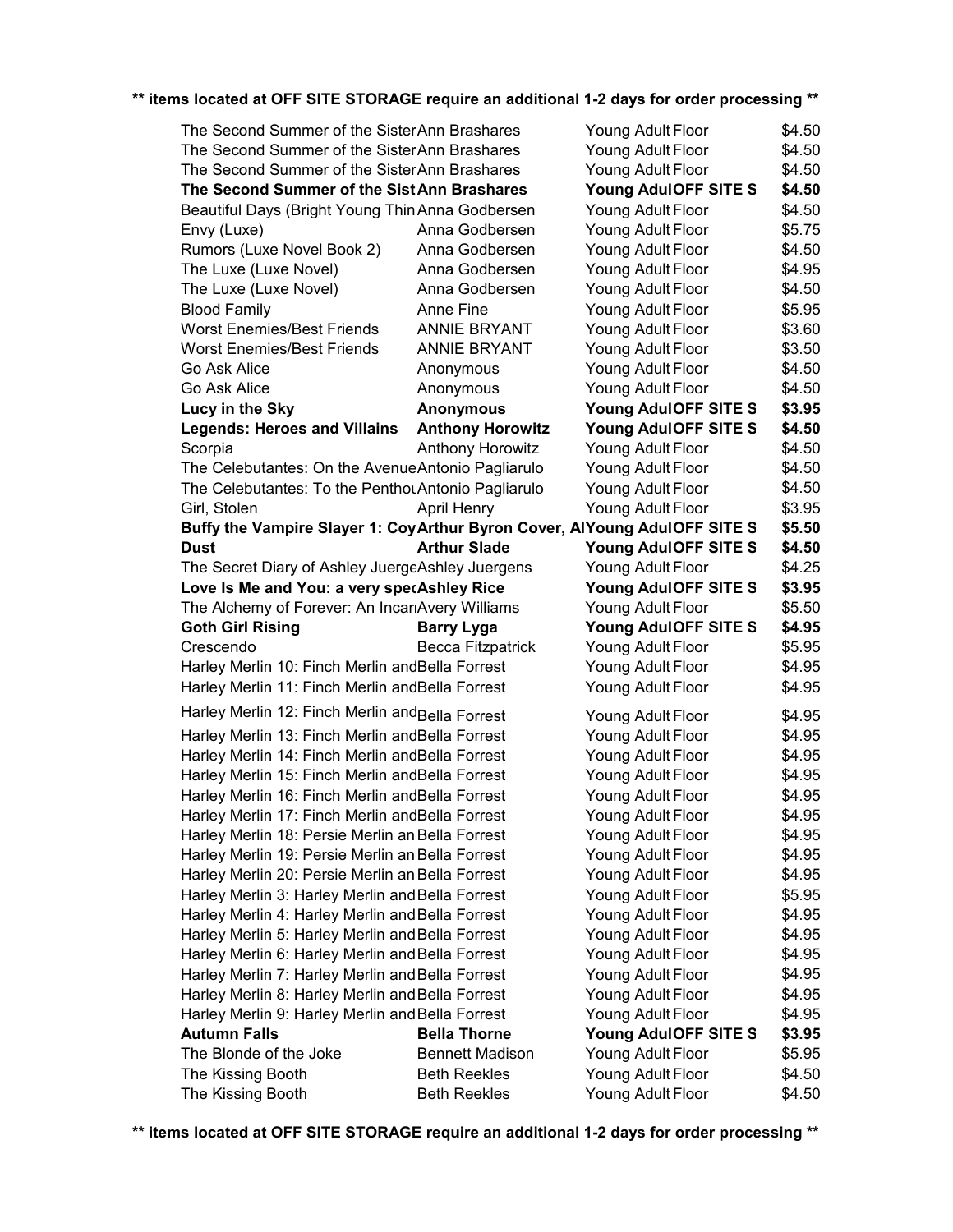| Fablehaven                                                        | <b>Brandon Mull</b>                          | Young Adult Floor                      | \$4.50           |
|-------------------------------------------------------------------|----------------------------------------------|----------------------------------------|------------------|
| Calamity (The Reckoners)                                          | <b>Brandon Sanderson</b>                     | Young Adult Floor                      | \$6.95           |
| Firefight (The Reckoners)                                         | <b>Brandon Sanderson</b>                     | Young Adult Floor                      | \$4.95           |
| Hiding in Hawk's Creek: A Jennife Brenda Chapman                  |                                              | Young Adult Floor                      | \$4.25           |
| The Replacement                                                   | Brenna Yovanoff                              | Young Adult Floor                      | \$6.50           |
| The Heights                                                       | <b>Brian James</b>                           | Young Adult Floor                      | \$5.95           |
| The Invention of Hugo Cabret                                      | <b>Brian Selznick</b>                        | Young Adult Floor                      | \$5.50           |
| Elizabeth May The Falconer (Hardby Elizabeth May                  |                                              | Young Adult Floor                      | \$3.95           |
| <b>Dirty Little Secrets</b>                                       | C. J. Omololu                                | Young Adult Floor                      | \$3.95           |
| Deception (Defiance Trilogy)                                      | C. J. Redwine                                | Young Adult Floor                      | \$4.50           |
| Deliverance (Defiance Trilogy)                                    | C. J. Redwine                                | Young Adult Floor                      | \$4.50           |
| Kissed: Belle; Sunlight and Shado Cameron Dokey                   |                                              | Young Adult Floor                      | \$5.50           |
| Once: Before Midnight; Golden; WCameron Dokey                     |                                              | Young Adult Floor                      | \$5.50           |
| <b>Chester and Gus</b>                                            | Cammie McGovern                              | Young Adult Floor                      | \$3.95           |
| The Carrie Diaries                                                | <b>Candace Bushnell</b>                      | Young Adult Floor                      | \$4.50           |
| <b>Birthmarked</b>                                                | Caragh M. O'Brien                            | Young Adult Floor                      | \$5.95           |
| The Body of Christopher Creed                                     | Carol Plum-Ucci                              | Young Adult Floor                      | \$3.95           |
| Dragon Keeper                                                     | Carole Wilkinson                             | Young Adult Floor                      | \$7.65           |
| Unspeakable                                                       | Caroline Pignat                              | Young Adult Floor                      | \$4.50           |
| <b>Bittersweet Sixteen</b>                                        | Carrie Karasyov, Jill Karç Young Adult Floor |                                        | \$4.50           |
| Storm (Triskelia, Book 3)                                         | Carrie Mac                                   | Young Adult Floor                      | \$4.50           |
| The Dark and Hollow Places (ForeCarrie Ryan                       |                                              | Young Adult Floor                      | \$5.95           |
| The Forest of Hands and Teeth Carrie Ryan                         |                                              | Young AdulOFF SITE S                   | \$4.50           |
| <b>The Silent Witness</b>                                         | <b>Casey Watson</b>                          | Young AdulOFF SITE S                   | \$4.50           |
|                                                                   |                                              |                                        |                  |
|                                                                   |                                              |                                        |                  |
| City of Heavenly Fire (The Mortal ICassandra Clara                |                                              | Young Adult Floor                      | \$7.50           |
| City of Ashes (Mortal Instruments) Cassandra Clare                |                                              | Young Adult Floor                      | \$6.50           |
| City of Ashes (Mortal Instruments) Cassandra Clare                |                                              | Young Adult Floor                      | \$5.95           |
| City of Ashes (Mortal Instruments) Cassandra Clare                |                                              | Young Adult Floor                      | \$4.95           |
| City of Ashes [paperback]                                         | Cassandra Clare                              | Young Adult Floor                      | \$5.25           |
| City of Bones (Mortal Instruments) Cassandra Clare                |                                              | Young Adult Floor                      | \$4.95           |
| City of Bones: Movie Tie-in Editior Cassandra Clare               |                                              | Young Adult Floor                      | \$7.50           |
| City of Bones: Movie Tie-in Editior Cassandra Clare               |                                              | Young Adult Floor                      | \$7.50           |
| City of Bones: Movie Tie-in Editior Cassandra Clare               |                                              | Young Adult Floor                      | \$5.95           |
| City of Bones: Movie Tie-in Editior Cassandra Clare               |                                              | Young Adult Floor                      | \$5.50           |
| City of Bones: TV Tie-in (1) (The NCassandra Clare                |                                              | Young Adult Floor                      | \$5.95           |
| City of Fallen Angels (Mortal InstruCassandra Clare               |                                              | Young Adult Floor                      | \$7.50           |
| City of Fallen Angels (The Mortal ICassandra Clare                |                                              | Young Adult Floor                      | \$5.95           |
| City of Glass (3) (The Mortal InstruCassandra Clare               |                                              | Young Adult Floor                      | \$5.95           |
| City of Glass (Mortal Instruments) Cassandra Clare                |                                              | Young Adult Floor                      | \$5.95           |
| Sweep: Book of Shadows, the CovCate Tiernan                       |                                              | Young Adult Floor                      | \$4.95           |
| All Good Children                                                 | <b>Catherine Austen</b>                      | Young Adult Floor                      | \$5.95           |
| <b>All Good Children</b>                                          | <b>Catherine Austen</b>                      | Young AdulOFF SITE S                   | \$5.95           |
| Maine Squeeze                                                     | <b>Catherine Clark</b>                       | Young Adult Floor                      | \$3.50           |
| Shepherd                                                          | Catherine Jinks                              | Young Adult Floor                      | \$4.25           |
| <b>Arranged</b>                                                   | <b>Catherine McKenzie</b>                    | Young AdulOFF SITE S                   | \$4.50           |
| Spin                                                              | Catherine Mckenzie                           | Young Adult Floor                      | \$4.50           |
| The Barefoot Girl: A Novel of St. Catherine Monroe                |                                              | Young AdulOFF SITE S                   | \$4.50           |
| Mates, Dates Simply Fabulous: BcCathy Hopkins<br><b>Boy Proof</b> | Cecil Castellucci                            | Young Adult Floor<br>Young Adult Floor | \$4.95<br>\$5.95 |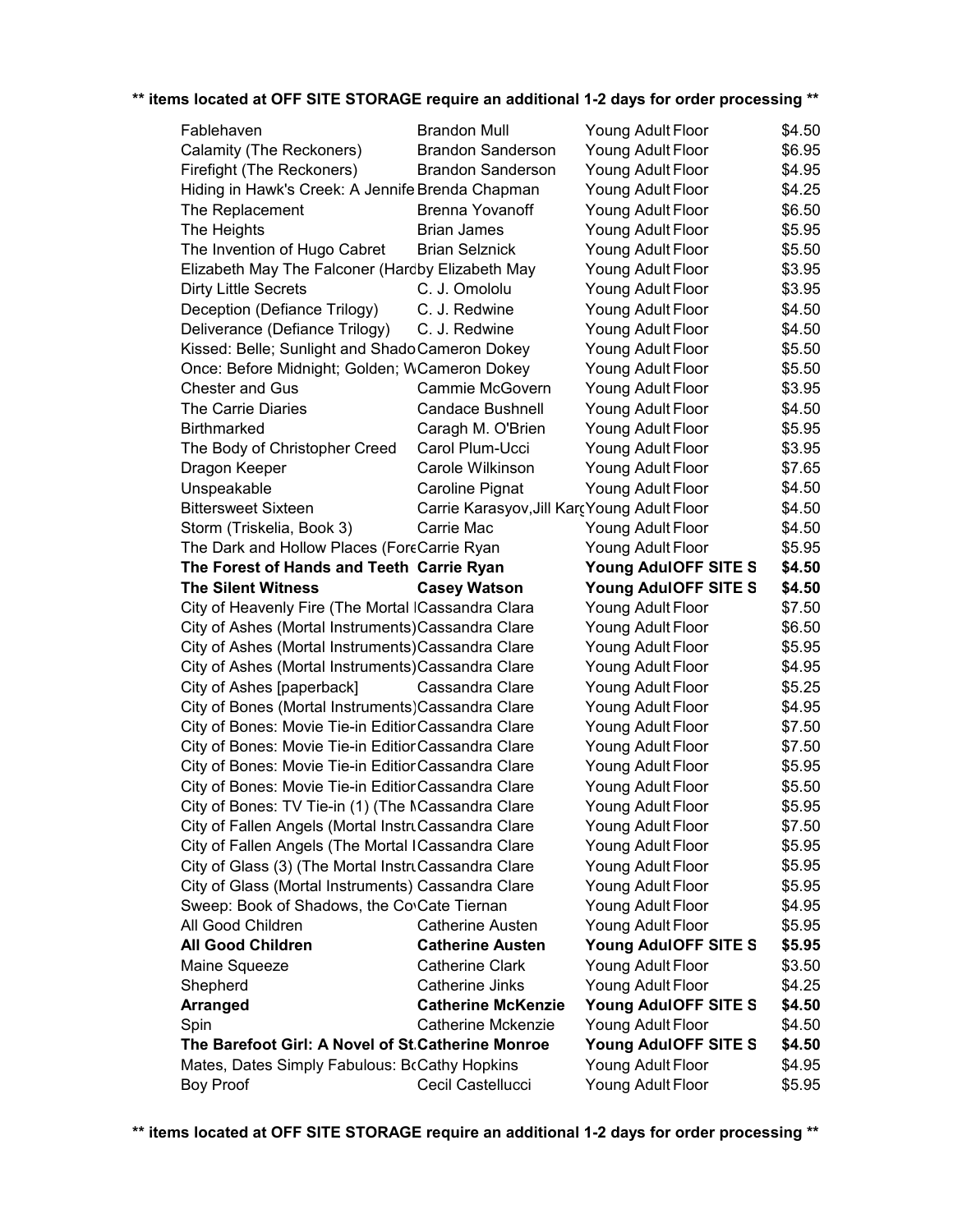| Adored (It Girl, Book 8)<br>Young AdulOFF SITE S<br><b>Cecily von Ziegesar</b>  | \$4.95  |
|---------------------------------------------------------------------------------|---------|
| All I Want Is Everything (Gossip GCecily von Ziegesar<br>Young Adult Floor      | \$4.50  |
| Gossip Girl #1: A Novel (Gossip GCecily Von Ziegesar<br>Young Adult Floor       | \$4.50  |
| Gossip Girl #1: A Novel (Gossip GCecily Von Ziegesar<br>Young Adult Floor       | \$4.50  |
| Gossip Girl #11: Don't You Forget Cecily von Ziegesar<br>Young Adult Floor      | \$4.50  |
| Gossip Girl #6: You're the One Th Cecily von Ziegesar<br>Young Adult Floor      | \$4.50  |
| Gossip Girl #6: You're the One Th Cecily von Ziegesar<br>Young Adult Floor      | \$4.50  |
| Gossip Girl #7: Nobody Does It BeCecily von Ziegesar<br>Young Adult Floor       | \$4.50  |
| Gossip Girl #7: Nobody Does It BeCecily von Ziegesar<br>Young Adult Floor       | \$4.50  |
| Gossip Girl No. 8: Nothing Can KeCecily von Ziegesar<br>Young Adult Floor       | \$4.95  |
| Gossip Girl No. 8: Nothing Can KeCecily von Ziegesar<br>Young Adult Floor       | \$4.50  |
| Gossip Girl No. 8: Nothing Can KeCecily von Ziegesar<br>Young Adult Floor       | \$4.50  |
| Gossip Girl: Because I'm Worth It Cecily von Ziegesar<br>Young Adult Floor      | \$4.50  |
| Gossip Girl: It Had to Be You: TheCecily von Ziegesar<br>Young Adult Floor      | \$4.95  |
| Gossip Girl: The Second Collectio Cecily von Ziegesar<br>Young Adult Floor      | \$10.95 |
| I Like It Like That: A Gossip Girl N Cecily von Ziegesar<br>Young Adult Floor   | \$4.50  |
| <b>Cecily von Ziegesar</b><br>Infamous (It Girl)<br>Young AdulOFF SITE S        | \$4.50  |
| Lucky (It Girl, Book 5)<br>Cecily von Ziegesar<br>Young Adult Floor             | \$4.50  |
| Lucky (It Girl, Book 5)<br><b>Cecily von Ziegesar</b><br>Young AdulOFF SITE S   | \$4.50  |
| Notorious: An It Girl Novel<br>Cecily von Ziegesar<br>Young Adult Floor         | \$4.50  |
| Only In Your Dreams (Gossip GiCecily von Ziegesar<br>Young AdulOFF SITE S       | \$4.95  |
| Only In Your Dreams (Gossip Girl Cecily von Ziegesar<br>Young Adult Floor       | \$4.50  |
| Only In Your Dreams (Gossip Girl Cecily von Ziegesar<br>Young Adult Floor       | \$4.50  |
| Reckless (The It Girl, No. 3)<br>Cecily von Ziegesar<br>Young Adult Floor       | \$4.50  |
| Tempted (It Girl, Book 6)<br>Cecily von Ziegesar<br>Young Adult Floor           | \$4.50  |
| Tempted (It Girl, Book 6)<br><b>Cecily von Ziegesar</b><br>Young AdulOFF SITE S | \$4.50  |
| The It Girl (It Girl #1)<br>Cecily von Ziegesar<br>Young Adult Floor            | \$4.50  |
| Unforgettable (It Girl Novel #4)<br>Cecily Von Ziegesar<br>Young Adult Floor    | \$4.50  |
| Would I Lie to You (Gossip Girl, N Cecily von Ziegesar<br>Young Adult Floor     | \$4.95  |
| Would I Lie to You (Gossip Girl, N Cecily von Ziegesar<br>Young Adult Floor     | \$4.50  |
| Would I Lie to You (Gossip Girl, NCecily von Ziegesar<br>Young Adult Floor      | \$4.50  |
| You Know You Love Me<br>Cecily von Ziegesar<br>Young Adult Floor                | \$2.95  |
| <b>Witch Child</b><br>Celia Rees<br>Young Adult Floor                           | \$4.50  |
| Young Adult Floor<br>Little (Grrl) Lost<br>Charles de Lint                      | \$3.50  |
|                                                                                 |         |
| <b>Charlie Fletcher</b><br>Young Adult Floor<br><b>Stone Heart</b>              | \$4.50  |
| Charlie Higson<br>Enemy<br>Young Adult Floor                                    | \$4.50  |
| <b>House of Secrets</b><br>Chris Columbus, Ned Vi Young Adult Floor             | \$4.95  |
| The Fire Ascending (Last Dragon Chris d'Lacey<br>Young Adult Floor              | \$4.50  |
| Chris D'Lacey<br>Young Adult Floor<br>The Fire Within                           | \$3.95  |
| Chris Lynch<br><b>Hit Count</b><br>Young Adult Floor                            | \$4.75  |
| Christina Farley<br>Gilded<br>Young Adult Floor                                 | \$3.50  |
| Young Adult Floor<br>Then I Met My Sister<br><b>Christine Hurley Deriso</b>     | \$4.50  |
| Gravediggers: Mountain of Bones Christopher Krovatin<br>Young Adult Floor       | \$3.50  |
| Brisingr (The Inheritance Cycle)<br>Christopher Paolini<br>Young Adult Floor    | \$5.50  |
| Eldest (Inheritance Cycle, Book 2) Christopher Paolini<br>Young Adult Floor     | \$5.25  |
| Eldest (Inheritance, Book 2)<br>Christopher Paolini<br>Young Adult Floor        | \$6.95  |
| Eragon (Inheritance)<br>Christopher Paolini<br>Young Adult Floor                | \$5.95  |
| Inheritance (Inheritance Cycle)<br>Christopher Paolini<br>Young Adult Floor     | \$6.95  |
| Bound to You: Spellbound; See Y Christopher Pike<br>Young Adult Floor           | \$4.50  |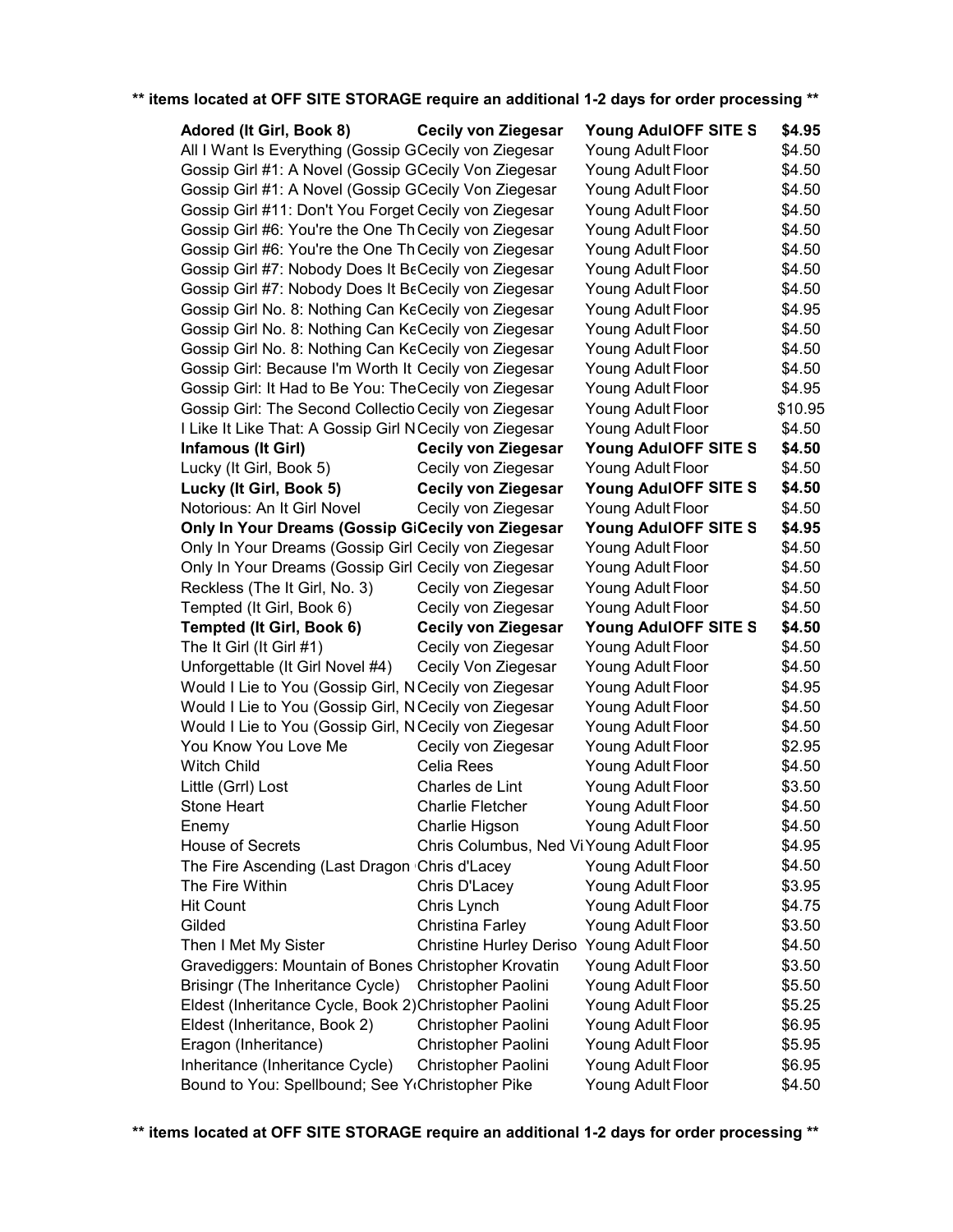| <b>Bound to You: Spellbound; See Christopher Pike</b> |                                           | Young AdulOFF SITE S | \$4.50 |
|-------------------------------------------------------|-------------------------------------------|----------------------|--------|
| Red Queen (1) (Witch World)                           | <b>Christopher Pike</b>                   | Young Adult Floor    | \$4.50 |
| Remember Me: Remember Me; Christopher Pike            |                                           | Young AdulOFF SITE S | \$4.50 |
| To Die For: (2 Novels: Slumber PaChristopher Pike     |                                           | Young Adult Floor    | \$2.95 |
| Until the End: The Party; The DaChristopher Pike      |                                           | Young AdulOFF SITE S | \$4.50 |
| The Warrior Heir ((The Heir ChronCinda Williams Chima |                                           | Young Adult Floor    | \$4.50 |
| Caleb + Kate                                          | Cindy Martinusen- Color Young Adult Floor |                      | \$4.95 |
| The Claire Mowat Trilogy: The GiiClaire Mowat         |                                           | Young Adult Floor    | \$4.50 |
| <b>Moon Over Manifest</b>                             | <b>Clare Vanderpool</b>                   | Young AdulOFF SITE S | \$5.95 |
| A Thousand Pieces of You (Fire Claudia Gray           |                                           | Young AdulOFF SITE S | \$5.95 |
| The Clockwork Scarab: A Stoke Colleen Gleason         |                                           | Young AdulOFF SITE S | \$5.95 |
| <b>Reawakened (The Reawakened Colleen Houck</b>       |                                           | Young AdulOFF SITE S | \$5.95 |
| Tiger's Curse (Book 1 in the Tiger' Colleen Houck     |                                           | Young Adult Floor    | \$5.25 |
| The Thief Lord                                        | Cornelia Funke                            | Young Adult Floor    | \$3.60 |
| The Last Time We Say Goodbye Cynthia Hand             |                                           | Young AdulOFF SITE S | \$5.95 |
| Raven Rise                                            | D. J. MacHale                             | Young Adult Floor    | \$6.50 |
| Raven Rise (Pendragon)                                | D. J. MacHale                             | Young Adult Floor    | \$4.95 |
| The Pilgrims of Rayne (PendragorD. J. MacHale         |                                           | Young Adult Floor    | \$4.95 |
| The Pilgrims of Rayne (PendragorD. J. MacHale         |                                           | Young Adult Floor    | \$4.50 |
| The Soldiers of Halla (Pendragon)D. J. MacHale        |                                           | Young Adult Floor    | \$6.50 |
| The Soldiers of Halla (Pendragon)D. J. MacHale        |                                           | Young Adult Floor    | \$5.95 |
| The Soldiers of Halla (Pendragon)D. J. MacHale        |                                           | Young Adult Floor    | \$5.95 |
| The Lost City of Faar (Pendragon) D.J. MacHale        |                                           | Young Adult Floor    | \$4.95 |
| The Merchant of Death (PendragoD.J. MacHale           |                                           | Young Adult Floor    | \$4.50 |
| The Merchant of Death (PendragoD.J. MacHale           |                                           | Young Adult Floor    | \$3.95 |
| The Never War (Pendragon)                             | D.J. MacHale                              | Young Adult Floor    | \$4.50 |
| The Quillan Games (7) (Pendrago D.J. MacHale          |                                           | Young Adult Floor    | \$7.25 |
| The Rivers of Zadaa (Pendragon) D.J. MacHale          |                                           | Young Adult Floor    | \$3.95 |
| <b>Fragments (Partials Sequence) Dan Wells</b>        |                                           | Young AdulOFF SITE S | \$5.95 |
| I Don't Want to Kill You (John CletDan Wells          |                                           | Young Adult Floor    | \$5.95 |
| <b>Partials (Partials Sequence)</b>                   | Dan Wells                                 | Young AdulOFF SITE S | \$4.95 |
| <b>People Like Us</b>                                 | Dana Mele                                 | Young AdulOFF SITE S | \$5.25 |
| The Death and Life of Zebulon FinDaniel Kraus         |                                           | Young Adult Floor    | \$5.50 |
| The Flight of the Silvers: The SilveDaniel Price      |                                           | Young Adult Floor    | \$6.95 |
| <b>Generation Dead (A Generation DDaniel Waters</b>   |                                           | Young Adult Floor    | \$5.95 |
| Bec (The Demonata)                                    | Darren Shan                               | Young Adult Floor    | \$4.95 |
| Bec (The Demonata)                                    | Darren Shan                               | Young Adult Floor    | \$4.95 |
| Blood Beast (The Demonata, BoolDarren Shan            |                                           | Young Adult Floor    | \$4.95 |
| Blood Beast (The Demonata, BoolDarren Shan            |                                           | Young Adult Floor    | \$4.95 |
| Cirque Du Freak #12: Sons of DesDarren Shan           |                                           | Young Adult Floor    | \$5.50 |
| Cirque Du Freak: The Saga of DarDarren Shan           |                                           | Young Adult Floor    | \$2.95 |
|                                                       | Darren Shan                               |                      | \$4.50 |
| Dark Calling                                          |                                           | Young Adult Floor    |        |
| Dark Calling (The Demonata #9) Darren Shan            |                                           | Young Adult Floor    | \$4.95 |
| Death's Shadow (Demonata, No.7Darren Shan             |                                           | Young Adult Floor    | \$4.95 |
| Demon Apocalypse                                      | Darren Shan                               | Young Adult Floor    | \$4.95 |
| Demon Apocalypse                                      | Darren Shan                               | Young Adult Floor    | \$4.95 |
| Demon Thief (The Demonata)                            | Darren Shan                               | Young Adult Floor    | \$4.95 |
| Lake of Souls                                         | Darren Shan                               | Young Adult Floor    | \$2.95 |
| Lord Loss (The Demonata, Book 1Darren Shan            |                                           | Young Adult Floor    | \$5.25 |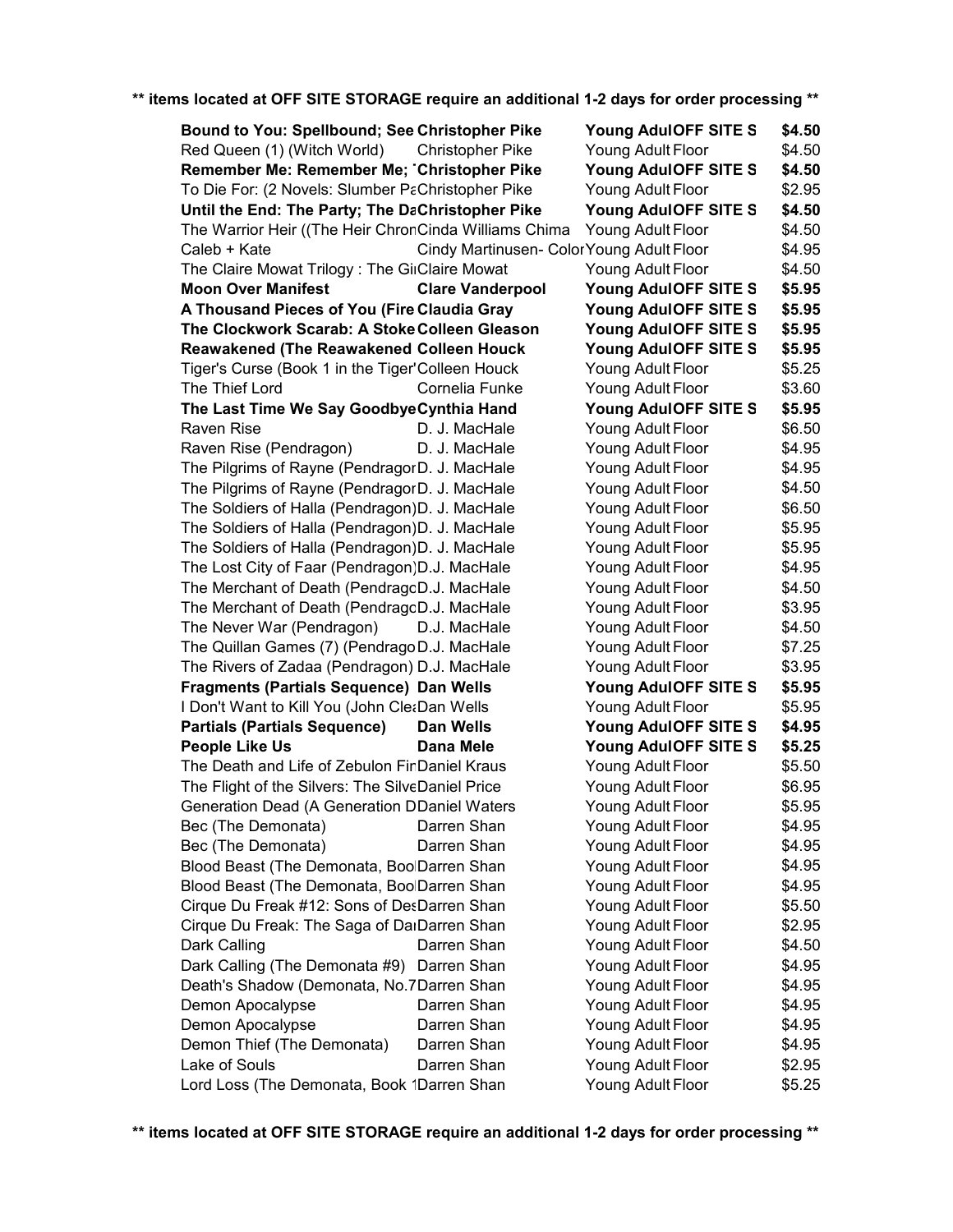| Lord Loss (The Demonata, Book 1Darren Shan                                |                                            | Young Adult Floor    | \$4.95 |
|---------------------------------------------------------------------------|--------------------------------------------|----------------------|--------|
| Lord of the Shadows                                                       | Darren Shan                                | Young Adult Floor    | \$2.95 |
| Slawter (The Demonata)                                                    | Darren Shan                                | Young Adult Floor    | \$4.95 |
| Slawter (The Demonata)                                                    | Darren Shan                                | Young Adult Floor    | \$4.95 |
| The Demonata #7: Death's ShadoDarren Shan                                 |                                            | Young Adult Floor    | \$4.95 |
| The Hunters of the Dusk                                                   | Darren Shan                                | Young Adult Floor    | \$2.95 |
| The Vampire Prince: The Saga of Darren Shan                               |                                            | Young Adult Floor    | \$2.95 |
| The Vampire's Assistant: The SagDarren Shan                               |                                            | Young Adult Floor    | \$2.95 |
| <b>Trials Of Death</b>                                                    | Darren Shan                                | Young Adult Floor    | \$2.95 |
| Wolf Island                                                               | Darren Shan                                | Young Adult Floor    | \$4.95 |
| Wolf Island (Demonata #8)                                                 | Darren Shan                                | Young Adult Floor    | \$4.95 |
| Mosquitoland                                                              | <b>David Arnold</b>                        | Young AdulOFF SITE S | \$5.95 |
| Finisher                                                                  | David Baldacci                             | Young Adult Floor    | \$5.95 |
| The Finisher                                                              | David Baldacci                             | Young Adult Floor    | \$5.95 |
| The Finisher (Vega Jane, Book 1) David Baldacci                           |                                            | Young Adult Floor    | \$4.95 |
| The Keeper (Vega Jane, Book 2) David Baldacci                             |                                            | Young Adult Floor    | \$4.50 |
| The Devil's Breath: Danger Zone /David Gilman                             |                                            | Young Adult Floor    | \$5.95 |
| The Devil's Breath: Danger Zon(David Gilman                               |                                            | Young AdulOFF SITE S | \$5.95 |
| Every Day Movie Tie-In Edition                                            | David Levithan                             | Young Adult Floor    | \$4.50 |
| <b>Likely Story!</b>                                                      | David Van Etten                            | Young Adult Floor    | \$4.95 |
| The Dead House                                                            | Dawn Kurtagich                             | Young Adult Floor    | \$5.95 |
| Love, Love, Love: Language of LoDeborah Reber, Caroline Young Adult Floor |                                            |                      | \$3.50 |
| <b>MILA 2.0</b>                                                           | Debra Driza                                | Young Adult Floor    | \$4.95 |
| No and Me                                                                 | Delphine De Vigan                          | Young Adult Floor    | \$5.50 |
| Rock On: A story of guitars, gigs, (Denise Vega                           |                                            | Young Adult Floor    | \$3.95 |
| Playing with Fire (Skulduggery IDerek Landy                               |                                            | Young AdulOFF SITE S | \$4.95 |
| <b>Skulduggery Pleasant: The FaceDerek Landy</b>                          |                                            | Young AdulOFF SITE S | \$5.50 |
| <b>Confetti Girl</b>                                                      | <b>DIANA LOPEZ</b>                         | Young AdulOFF SITE S | \$3.95 |
| DARK LORD OF DERKHOLM PEDiana Wynne Jones                                 |                                            | Young AdulOFF SITE S | \$3.95 |
| <b>Deep Secret</b>                                                        | <b>Diana Wynne Jones</b>                   | Young AdulOFF SITE S | \$4.50 |
| <b>Year of the Griffin</b>                                                | <b>Diana Wynne Jones</b>                   | Young AdulOFF SITE S | \$4.50 |
| So You Want to Be a Wizard: The Diane Duane                               |                                            | Young Adult Floor    | \$3.95 |
| The Year I Turned Sixteen: RoseDiane Schwemm                              |                                            | Young AdulOFF SITE S | \$4.95 |
| Edge                                                                      | Diane Tullson                              | Young Adult Floor    | \$3.95 |
| The Forbidden Library                                                     | Django Wexler                              | Young Adult Floor    | \$4.50 |
| <b>Soldier X</b>                                                          | Don L. Wulffson                            | Young AdulOFF SITE S | \$3.95 |
| <b>Shadow-Town (Vastlands)</b>                                            | <b>Duncan Thornton</b>                     | Young AdulOFF SITE S | \$4.50 |
| Montmorency #1: Montmorency: TEleanor Updale                              |                                            | Young Adult Floor    | \$5.95 |
| Stray                                                                     | Elissa Sussman                             | Young Adult Floor    | \$5.95 |
| Dark Secrets 1: Legacy of Lies an Elizabeth Chandler                      |                                            | Young Adult Floor    | \$4.50 |
| No Time to Die and the Deep EnElizabeth Chandler                          |                                            | Young AdulOFF SITE S | \$4.50 |
| Summer in the City                                                        | Elizabeth Chandler                         | Young Adult Floor    | \$3.50 |
| Footfree and Fancyloose                                                   | Elizabeth Craft, Sarah FaYoung Adult Floor |                      | \$5.25 |
| The Elizabeth George Young WonElizabeth George                            |                                            | Young Adult Floor    | \$4.95 |
| The Thief Queen's Daughter (The Elizabeth Haydon                          |                                            | Young Adult Floor    | \$5.95 |
| The Unwritten Rule                                                        | <b>Elizabeth Scott</b>                     | Young Adult Floor    | \$4.50 |
| Dreamhunter Duet 01 Dreamhunt elizabeth-knox                              |                                            | Young Adult Floor    | \$5.95 |
| Rule (Rule, 1)                                                            | Ellen Goodlett                             | Young Adult Floor    | \$5.95 |
| <b>Burned</b>                                                             | <b>Ellen Hopkins</b>                       | Young AdulOFF SITE S | \$4.95 |
|                                                                           |                                            |                      |        |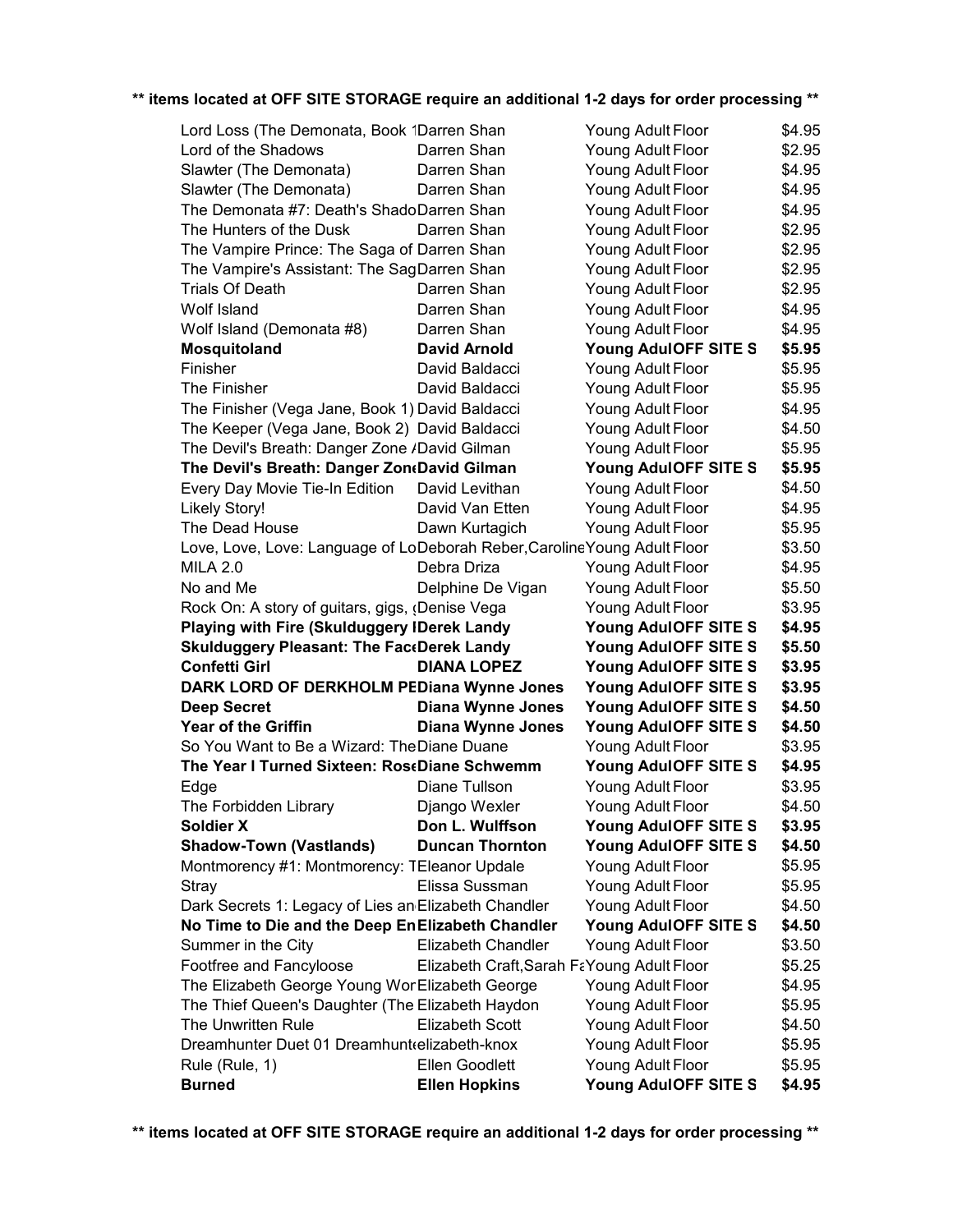| <b>Burned</b>                                                                | <b>Ellen Hopkins</b>                      | Young AdulOFF SITE S    | \$4.95 |
|------------------------------------------------------------------------------|-------------------------------------------|-------------------------|--------|
| <b>Burned</b>                                                                | <b>Ellen Hopkins</b>                      | Young AdulOFF SITE S    | \$4.50 |
| Crank                                                                        | Ellen Hopkins                             | Young Adult Floor       | \$4.95 |
| Crank                                                                        | <b>Ellen Hopkins</b>                      | Young AdulOFF SITE S    | \$4.95 |
| Crank                                                                        | <b>Ellen Hopkins</b>                      | Young AdulOFF SITE S    | \$4.95 |
| <b>Fallout</b>                                                               | <b>Ellen Hopkins</b>                      | Young AdulOFF SITE S    | \$6.50 |
| <b>Glass (The Crank Trilogy)</b>                                             | <b>Ellen Hopkins</b>                      | Young AdulOFF SITE S    | \$5.95 |
| <b>Glass (The Crank Trilogy)</b>                                             | <b>Ellen Hopkins</b>                      | Young AdulOFF SITE S    | \$5.95 |
| <b>Identical</b>                                                             | <b>Ellen Hopkins</b>                      | Young AdulOFF SITE S    | \$5.95 |
| <b>Identical</b>                                                             | <b>Ellen Hopkins</b>                      | Young AdulOFF SITE S    | \$4.95 |
| <b>Impulse</b>                                                               | <b>Ellen Hopkins</b>                      | Young AdulOFF SITE S    | \$4.95 |
| <b>Impulse</b>                                                               | <b>Ellen Hopkins</b>                      | Young AdulOFF SITE S    | \$4.95 |
| <b>Tricks</b>                                                                | <b>Ellen Hopkins</b>                      | Young AdulOFF SITE S    | \$5.95 |
| Vampire Kisses: The Beginning (VEllen Schreiber                              |                                           | Young Adult Floor       | \$4.50 |
| Vampire Kisses: The Beginning (VEllen Schreiber                              |                                           | Young Adult Floor       | \$4.50 |
| Vampire Kisses: The Beginning Ellen Schreiber                                |                                           | Young AdulOFF SITE S    | \$4.50 |
| <b>Every Breath</b>                                                          | <b>Ellie Marney</b>                       | Young Adult Floor       | \$5.50 |
| Away We Go                                                                   | Emil Ostrovski                            | Young Adult Floor       | \$4.95 |
| The Gate of Bones: The Magicker Emily Drake                                  |                                           | Young Adult Floor       | \$5.95 |
| The Key to Rondo                                                             | <b>Emily Rodda</b>                        | Young Adult Floor       | \$3.95 |
| Finding What's Real (Escaping PeEmma Harrison                                |                                           | Young Adult Floor       | \$5.95 |
| <b>Tourist Trap</b>                                                          | Emma Harrison                             | Young Adult Floor       | \$3.50 |
| <b>Artemis Fowl</b>                                                          | Eoin Colfer                               | Young Adult A-Z Chapter | \$5.95 |
| Artemis Fowl (Artemis Fowl, Book Eoin Colfer                                 |                                           | Young Adult A-Z Chapter | \$4.25 |
| Artemis Fowl (Artemis Fowl, Book Eoin Colfer                                 |                                           | Young Adult A-Z Chapter | \$3.95 |
| Artemis Fowl: The Eternity Code Eoin Colfer                                  |                                           | Young Adult A-Z Chapter | \$4.25 |
| Artemis Fowl: The Eternity Code Eoin Colfer                                  |                                           | Young Adult A-Z Chapter | \$4.25 |
| The Arctic Incident (Artemis Fowl, Eoin Colfer                               |                                           | Young Adult A-Z Chapter | \$3.95 |
| The Eternity Code (Artemis Fowl, IEoin Colfer                                |                                           | Young Adult A-Z Chapter | \$4.95 |
| Regenesis (End of Days)                                                      | <b>Eric Walters</b>                       | Young Adult Floor       | \$4.50 |
| She Should Talk                                                              | Erica Ehm                                 | Young Adult Floor       | \$5.50 |
| Phoenix Rising #2: Elissa's OdyErica Verrillo                                |                                           | Young AdulOFF SITE S    | \$5.95 |
| The Scorpion Rules (Prisoners of Erin Bow                                    |                                           | Young Adult Floor       | \$4.95 |
| Forged (Taken, 3)                                                            | Erin Bowman                               | Young Adult Floor       | \$5.95 |
| Frozen (Taken)                                                               | Erin Bowman                               | Young Adult Floor       | \$5.95 |
| <b>Temping Fate</b>                                                          | <b>Esther Friesner</b>                    | Young Adult Floor       | \$4.95 |
| Tomorrow Girls #2: Run For CovelEva Gray                                     |                                           | Young Adult Floor       | \$3.15 |
| Tomorrow Girls: Behind the Gates Eva Gray                                    |                                           | Young Adult Floor       | \$3.15 |
| A Song for Summer                                                            | Eva Ibbotson                              | Young Adult Floor       | \$4.50 |
| The Crown's Fate (Crown's Game Evelyn Skye                                   |                                           | Young Adult Floor       | \$6.95 |
| Prism                                                                        | Faye Kellerman, Aliza KeYoung Adult Floor |                         | \$5.95 |
| Missing Angel Juan (Weetzie BaFrancesca Lia Block                            |                                           | Young AdulOFF SITE S    | \$2.70 |
| <b>Eliza and Her Monsters</b>                                                | <b>Francesca Zappia</b>                   | Young AdulOFF SITE S    | \$5.95 |
| Missing (Fearless #14)                                                       | <b>Francine Pascal</b>                    | Young Adult Floor       | \$2.95 |
| Chime                                                                        | <b>Franny Billingsley</b>                 | Young Adult Floor       | \$4.50 |
| Wormwood                                                                     | G. P. Taylor                              | Young Adult Floor       | \$5.95 |
| Ella Enchanted                                                               | Gail Carson Levine                        | Young Adult Floor       | \$3.95 |
| Curtsies & Conspiracies[CURTSIEGailCarriger                                  |                                           | Young Adult Floor       | \$5.95 |
| The Plot Thickens Harry Potter I Galadriel Waters, Meliss Young Adult TallB2 |                                           |                         | \$6.50 |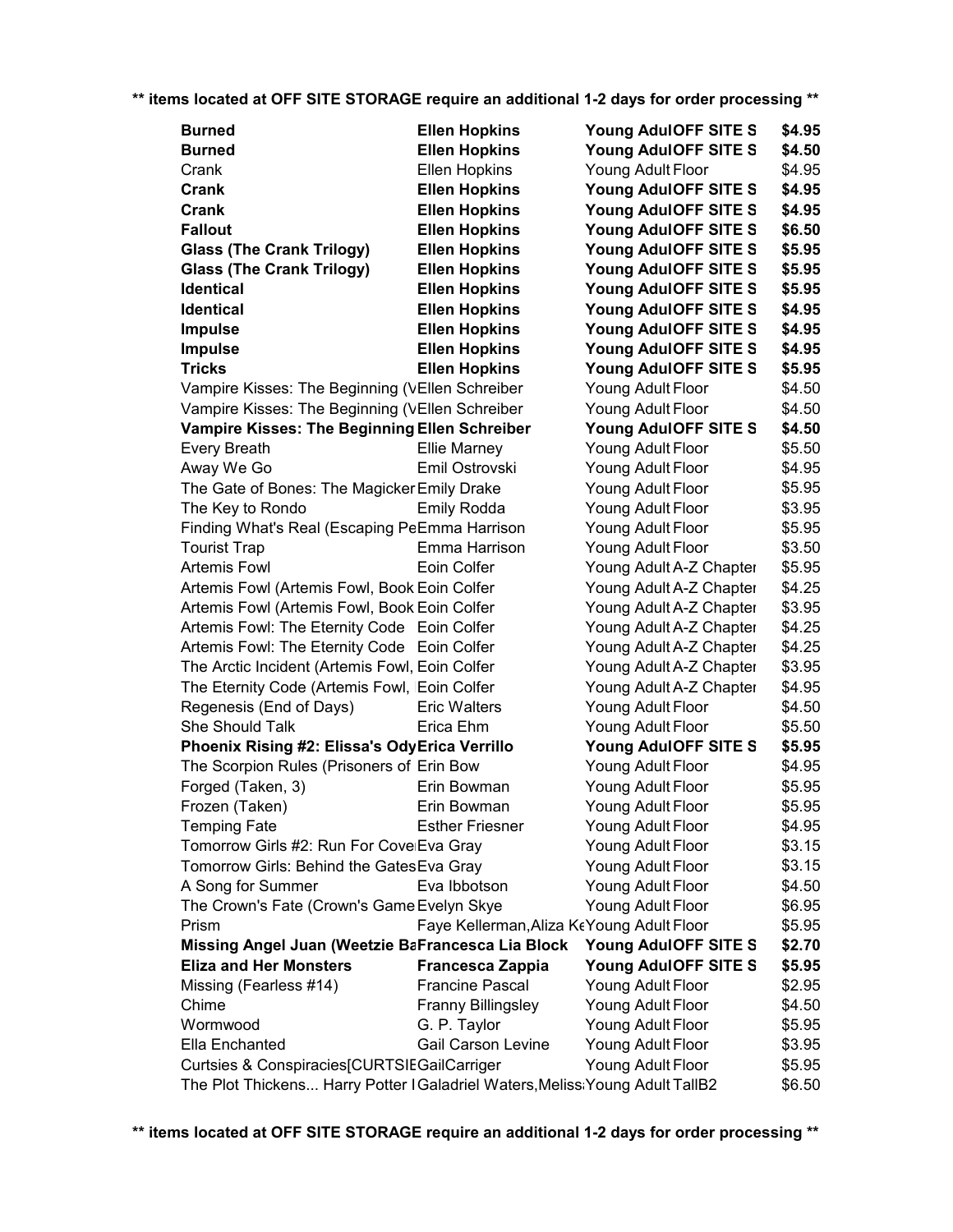|         | Goldenhand (Old Kingdom, 5)                                                  | Garth Nix                | Young Adult Floor                              | \$5.95 |
|---------|------------------------------------------------------------------------------|--------------------------|------------------------------------------------|--------|
|         | Racing in the Rain: My Life as a DGarth Stein                                |                          | Young Adult Floor                              | \$3.95 |
|         | I Was Here                                                                   | <b>Gayle Forman</b>      | Young AdulOFF SITE S                           | \$5.95 |
|         | If I Stay                                                                    | Gayle Forman             | Young Adult Floor                              | \$5.50 |
|         | If I Stay                                                                    | Gayle Forman             | Young Adult Floor                              | \$5.50 |
|         | If I Stay Movie Tie-In                                                       | Gayle Forman             | Young Adult Floor                              | \$4.95 |
|         | Where She Went                                                               | Gayle Forman             | Young Adult Floor                              | \$5.50 |
|         | Heartache and Other Natural ShGlenda Leznoff                                 |                          | Young AdulOFF SITE S                           | \$5.50 |
|         | Pop                                                                          | Gordon Korman            | Young Adult Floor                              | \$5.95 |
|         | The Circle Of Gold (The Book Of IGuillaume Prevost                           |                          | Young Adult Floor                              | \$5.90 |
|         | Summer Boys 2: Next Summer                                                   | <b>Hailey Abbott</b>     | Young Adult Floor                              | \$4.50 |
|         | Soulbound                                                                    | <b>Heather Brewer</b>    | Young Adult Floor                              | \$5.95 |
|         | Home for the Holidays (The MotheHeather Vogel Frederick Young Adult Floor    |                          |                                                | \$3.95 |
|         | Devoted: An Elixir Novel                                                     | <b>Hilary Duff</b>       | Young Adult Floor                              | \$5.95 |
|         | Quiver                                                                       | <b>Holly Luhning</b>     | Young AdulOFF SITE S                           | \$4.50 |
|         | Model Misfit (Geek Girl)                                                     | <b>Holly Smale</b>       | Young Adult Floor                              | \$3.95 |
|         | Pride: A Pride and Prejudice Relbi Zoboi                                     |                          | Young AdulOFF SITE S                           | \$5.95 |
| ~~NEW~~ | HARRY POTTER AND THE CHAIJ. K. Rowling                                       |                          | Young Adult TallB2                             | \$5.50 |
|         | HARRY POTTER AND THE CHAIJ. K. Rowling                                       |                          | Young Adult TallB2                             | \$4.95 |
| ~~NEW~~ | Harry Potter and the Philosopher'sJ. K. Rowling                              |                          | Young Adult TallB2                             | \$4.95 |
|         | Harry Potter and the Cursed Child J.K. Rowling, Jack ThorrYoung Adult TallB2 |                          |                                                | \$7.50 |
|         | The Extremely Inconvenient AdverJaclyn Moriarty                              |                          | Young Adult Floor                              | \$4.95 |
|         | The Year of Secret Assignments (Jaclyn Moriarty                              |                          | Young Adult Floor                              | \$4.50 |
|         | Girls Under Pressure (Girls QuaJacqueline Wilson                             |                          | Young AdulOFF SITE S                           | \$3.00 |
|         | <b>My Sister Jodie</b>                                                       | <b>Jacqueline Wilson</b> | Young AdulOFF SITE S                           | \$4.50 |
| ~~NEW~~ | The Death Cure (Maze Runner BcJames Dashner                                  |                          | Young Adult Floor                              | \$5.50 |
|         | The Death Cure (Maze Runner, BiJames Dashner                                 |                          | Young Adult Floor                              | \$6.95 |
|         | The Death Cure (Maze Runner, BiJames Dashner                                 |                          | Young Adult Floor                              | \$6.95 |
|         | The Death Cure (Maze Runner, B <sub>I</sub> James Dashner                    |                          | Young Adult Floor                              | \$6.95 |
|         | The Death Cure (Maze Runner, B <sub>I</sub> James Dashner                    |                          | Young Adult Floor                              | \$6.95 |
|         | The Eye of Minds (Mortality Doctri James Dashner                             |                          | Young Adult Floor                              | \$5.50 |
|         | The Eye of Minds (The Mortality DJames Dashner                               |                          | Young Adult Floor                              | \$6.95 |
| ~~NEW~~ | The Maze Runner (Book 1)                                                     | James Dashner            | Young Adult Floor                              | \$5.50 |
| ~~NEW~~ | The Maze Runner (Book 1)                                                     | James Dashner            | Young Adult Floor                              | \$5.50 |
| ~~NEW~~ | The Maze Runner (Book 1)                                                     | James Dashner            | Young Adult Floor                              | \$5.50 |
|         | The Maze Runner (Book 1)                                                     | James Dashner            | Young Adult Floor                              | \$5.50 |
|         | The Maze Runner (Book 1)                                                     | James Dashner            | Young Adult Floor                              | \$5.50 |
| ~~NEW~~ | The Scorch Trials (Maze Runner, James Dashner                                |                          | Young Adult Floor                              | \$5.50 |
|         | The Scorch Trials (Maze Runner, James Dashner                                |                          | Young Adult Floor                              | \$5.50 |
|         | The Scorch Trials (Maze Runner, James Dashner                                |                          | Young Adult Floor                              | \$5.25 |
|         | The Void of Mist and Thunder (4) James Dashner                               |                          | Young Adult Floor                              | \$5.25 |
|         | <b>Endgame: The Calling</b>                                                  |                          | James Frey, Nils John: Young Adul OFF SITE S   | \$6.50 |
|         | <b>The Misfits</b>                                                           | James Howe               | Young Adult Floor                              | \$3.95 |
|         | Max (Maximum Ride, Book 5)                                                   | James Patterson          | Young Adult A-Z Chapter                        | \$5.25 |
|         | Maximum Ride Forever (MaximumJames Patterson                                 |                          | Young Adult A-Z Chapter                        | \$6.50 |
|         | Saving the World (Maximum Ride, James Patterson                              |                          | Young Adult A-Z Chapter                        | \$3.95 |
|         | Saving the World (Maximum Ride, James Patterson                              |                          | Young Adult A-Z Chapter                        | \$3.60 |
|         | School's Out - Forever: A MaximuiJames Patterson                             |                          | Young Adult A-Z Chapter                        | \$3.60 |
|         | Witch & Wizard                                                               |                          | James Patterson, GabritYoung Adult A-Z Chapter | \$3.95 |
|         |                                                                              |                          |                                                |        |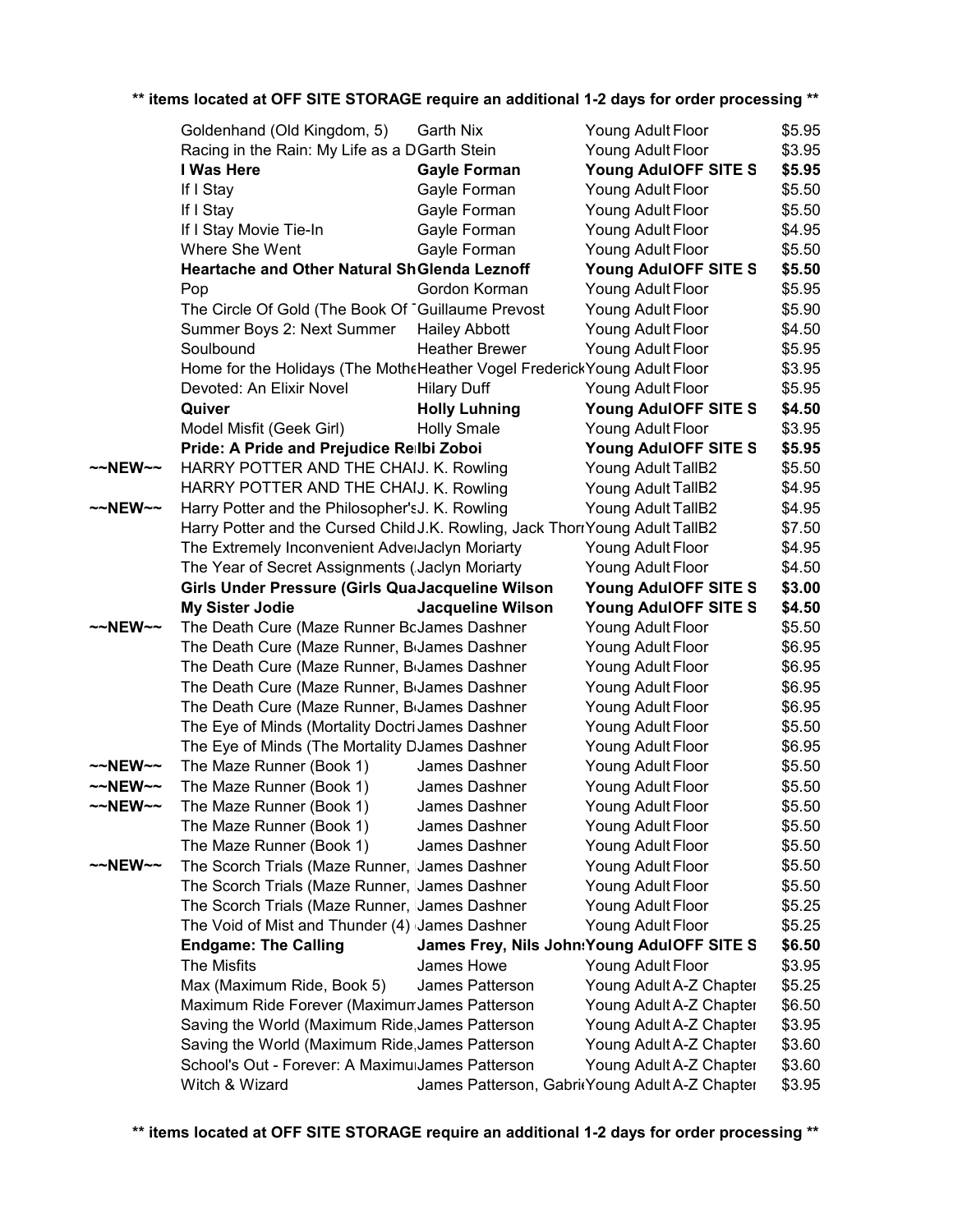|                   | The Dangerous Days of Daniel X James Patterson, Micha Young Adult A-Z Chapter |                                           |                         | \$3.95 |
|-------------------|-------------------------------------------------------------------------------|-------------------------------------------|-------------------------|--------|
|                   | <b>Tropical Kiss</b>                                                          | Jan Coffey                                | Young Adult Floor       | \$3.95 |
|                   | <b>Tropical Kiss</b>                                                          | Jan Coffey                                | Young Adult Floor       | \$3.95 |
|                   | The Sky Is Everywhere                                                         | <b>Jandy Nelson</b>                       | Young AdulOFF SITE S    | \$2.23 |
|                   | My Beautiful Failure                                                          | Janet Ruth Young                          | Young Adult Floor       | \$4.50 |
|                   | The Last Dragonslayer: The ChrorJasper Fforde                                 |                                           | Young Adult Floor       | \$5.50 |
|                   | The Future of Us                                                              | Jay Asher, Carolyn Mack Young Adult Floor |                         | \$4.95 |
|                   | The Prophet of Yonwood (Ember, Jeanne DuPrau                                  |                                           | Young Adult Floor       | \$5.95 |
|                   | Dark Vengeance Vol. 1: Summer, Jeff Mariotte                                  |                                           | Young Adult Floor       | \$4.50 |
|                   | Broadway Lights (Secrets of My HJen Calonita                                  |                                           | Young Adult Floor       | \$4.95 |
|                   | The Boys Next Door (Simon Rom&Jennifer Echols                                 |                                           | Young Adult Floor       | \$3.50 |
|                   | <b>Lipstick Apology</b>                                                       | Jennifer Jabaley                          | Young AdulOFF SITE S    | \$4.50 |
|                   | The Darkest Star (Origin Series, 1 Jennifer L. Armentrout                     |                                           | Young Adult Floor       | \$6.50 |
|                   | When Lightning Strikes (1-800-wh Jenny Carroll                                |                                           | Young Adult Floor       | \$3.50 |
|                   | Someday My Prince Will Come: TiJerramy Fine                                   |                                           | Young Adult Floor       | \$5.95 |
|                   | Rage Within (Dark Inside)                                                     | Jeyn Roberts                              | Young Adult Floor       | \$5.95 |
|                   | The Bodies We Wear                                                            | Jeyn Roberts                              | Young Adult Floor       | \$5.95 |
|                   | <b>Furious</b>                                                                | Jill Wolfson                              | Young Adult Floor       | \$5.95 |
|                   | <b>Best Foot Forward</b>                                                      | Joan Bauer                                | Young Adult Floor       | \$5.95 |
|                   | My So-called Life                                                             | Joanna Nadin                              | Young Adult Floor       | \$4.50 |
|                   | Leap                                                                          | Jodi Lundgren                             | Young Adult Floor       | \$4.95 |
| $\sim$ NEW $\sim$ | Off the Page                                                                  | Jodi Picoult, Samantha 'Young Adult Floor |                         | \$5.95 |
|                   | The Ruins of Gorlan (The Ranger' John A. Flanagan                             |                                           | Young Adult Floor       | \$4.95 |
|                   | Arlo Finch in the Kingdom of ShadJohn August                                  |                                           | Young Adult Floor       | \$5.95 |
|                   | Minion                                                                        | John David Anderson                       | Young Adult Floor       | \$5.50 |
|                   | The Burning Bridge (The Ranger's John Flanagan                                |                                           | Young Adult Floor       | \$4.95 |
|                   | The Icebound Land (Ranger's AppJohn Flanagan                                  |                                           | Young Adult Floor       | \$4.95 |
|                   | An Abundance of Katherines                                                    | John Green                                | Young Adult Floor       | \$4.95 |
|                   | The Last Apprentice: Seventh SorJoseph Delaney                                |                                           | Young Adult Floor       | \$3.95 |
|                   | <b>Finding Paris</b>                                                          | Joy Preble                                | Young Adult Floor       | \$5.50 |
|                   | <b>Freaky Green Eyes</b>                                                      | <b>Joyce Carol Oates</b>                  | Young AdulOFF SITE S    | \$3.95 |
|                   | <b>First There Was Forever</b>                                                | Juliana Romano                            | Young Adult Floor       | \$5.50 |
|                   | She Loves You, She Loves You NJulie Anne Peters                               |                                           | Young Adult Floor       | \$5.95 |
|                   | All the Truth That's in Me                                                    | Julie Berry                               | Young Adult Floor       | \$5.95 |
|                   | Get Well Soon                                                                 | Julie Halpern                             | Young Adult Floor       | \$5.50 |
|                   | The Iron Knight (Iron Fey)                                                    | Julie Kagawa                              | Young Adult Floor       | \$4.50 |
|                   | How to Ditch Your Fairy                                                       | <b>Justine Larbalestier</b>               | Young Adult Floor       | \$4.50 |
|                   | <b>Cracked</b>                                                                | K. M. Walton                              | Young AdulOFF SITE S    | \$4.95 |
|                   | Mayday                                                                        | Karen Harrington                          | Young Adult Floor       | \$4.50 |
|                   | The Encyclopedia of Me                                                        | <b>Karen Rivers</b>                       | Young AdulOFF SITE S    | \$3.95 |
|                   | Pompeii - Usborne Young Readin(KarenF Ball                                    |                                           | Young Adult A-Z Chapter | \$2.95 |
|                   | <b>Wildefire</b>                                                              | <b>Karsten Knight</b>                     | Young AdulOFF SITE S    | \$5.95 |
|                   | <b>By Your Side</b>                                                           | <b>Kasie West</b>                         | Young AdulOFF SITE S    | \$4.50 |
|                   | P.S. I Like You                                                               | Kasie West                                | Young Adult Floor       | \$5.95 |
|                   | P.S. I Like You                                                               | <b>Kasie West</b>                         | Young AdulOFF SITE S    | \$5.95 |
|                   | Dark Life                                                                     | <b>Kat Falls</b>                          | Young Adult Floor       | \$5.50 |
|                   | Invitation Only (Private, Book 2)                                             | Kate Brian                                | Young Adult Floor       | \$4.50 |
|                   | Last Christmas: The Private PrequKate Brian                                   |                                           | Young Adult Floor       | \$5.25 |
|                   | The Chanters of Tremaris #1: Sin(Kate Constable                               |                                           | Young Adult Floor       | \$3.95 |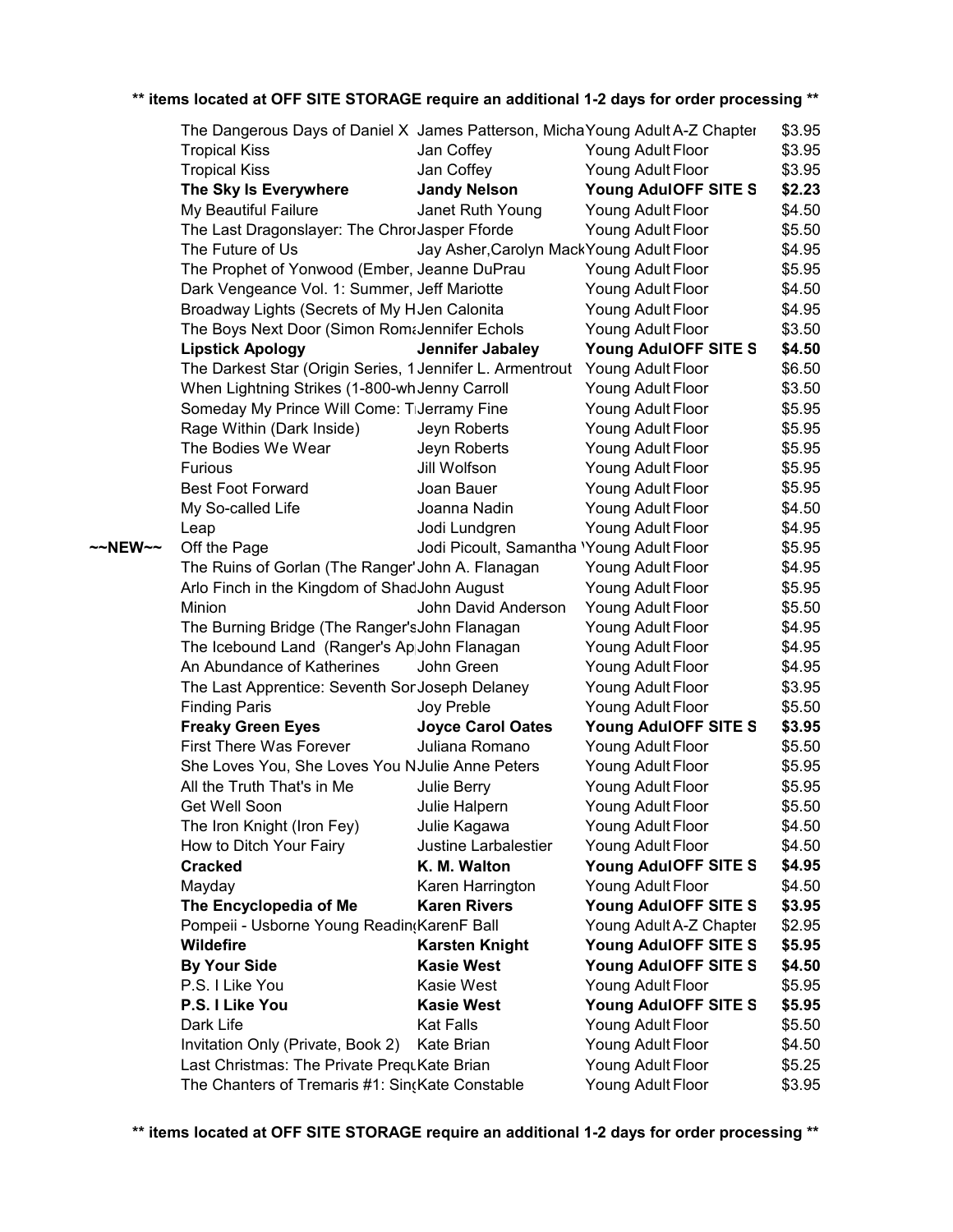| The Waterless Sea (The ChantersKate Constable                                   |                                           | Young Adult Floor                           | \$3.95 |
|---------------------------------------------------------------------------------|-------------------------------------------|---------------------------------------------|--------|
| Divergent Official Illustrated MovieKate Egan                                   |                                           | Young Adult A-Z Chapter                     | \$5.50 |
| The Dazzling Heights (Thousandth Katharine McGee                                |                                           | Young Adult Floor                           | \$5.25 |
| Spring Break (Summer)                                                           | Katherine Applegate                       | Young Adult Floor                           | \$4.00 |
| Tan Lines: Sand, Surf, and Secr Katherine Applegate                             |                                           | Young AdulOFF SITE S                        | \$4.50 |
| Tan Lines: Sand, Surf, and SecretKatherine Applegate                            |                                           | Young Adult Floor                           | \$3.95 |
| Eve and Adam                                                                    | Katherine Applegate, MicYoung Adult Floor |                                             | \$4.95 |
| Jacob Have I Loved                                                              | Katherine Paterson                        | Young Adult Floor                           | \$3.95 |
| Jacob Have I Loved                                                              | Katherine Paterson                        | Young Adult Floor                           | \$3.95 |
| Jacob Have I Loved                                                              | Katherine Paterson                        | Young Adult Floor                           | \$3.95 |
| Same Stuff as Stars, The                                                        | Katherine Paterson                        | Young Adult Floor                           | \$3.50 |
| Mockingbird                                                                     | <b>Kathryn Erskine</b>                    | Young AdulOFF SITE S                        | \$4.50 |
| Exposure: A Virals Novel                                                        | Kathy Reichs, Brendan FYoung Adult Floor  |                                             | \$6.50 |
| As Dead as it Gets (Bad Girls DonKatie Alender                                  |                                           | Young Adult Floor                           | \$4.50 |
| From Bad to Cursed (Bad Girls DcKatie Alender                                   |                                           | Young Adult Floor                           | \$4.50 |
| Dare You To                                                                     | <b>Katie McGarry</b>                      | Young AdulOFF SITE S                        | \$5.95 |
| The Mermaid's Secret: A Novel                                                   | Katie Schickel                            | Young Adult Floor                           | \$5.95 |
| The Gathering                                                                   | <b>Kelley Armstrong</b>                   | Young Adult Floor                           | \$5.50 |
| Rebels: City of Indra: The Story of Kendall Jenner, Kylie Jer Young Adult Floor |                                           |                                             | \$5.95 |
| The Devil's Cure                                                                | <b>KENNETH OPPEL</b>                      | Young Adult A-Z Chapter                     | \$6.95 |
| Emerald Green (The Ruby Red TrKerstin Gier                                      |                                           | Young Adult Floor                           | \$5.95 |
| Ruby Red (The Ruby Red Trilogy) Kerstin Gier                                    |                                           | Young Adult Floor                           | \$4.95 |
| Sapphire Blue (The Ruby Red Tril Kerstin Gier                                   |                                           | Young Adult Floor                           | \$4.95 |
| At the Crossing-places                                                          | KEVIN CROSSLEY-HOIYoung Adult Floor       |                                             | \$5.50 |
| And I Darken                                                                    | Kiersten White                            | Young Adult Floor                           | \$4.50 |
| The Last Harvest: A Novel                                                       | Kim Liggett                               | Young Adult Floor                           | \$5.95 |
| The Offering: A Pledge Novel (The Kimberly Derting                              |                                           | Young Adult Floor                           | \$5.95 |
| Teen Love: On Relationships, A EKimberly Kirberger                              |                                           | Young Adult Floor                           | \$5.50 |
| Paranormalcy By Kirsten White [PKirsten White                                   |                                           | Young Adult Floor                           | \$3.95 |
| <b>The Whole Truth</b>                                                          | <b>Kit Pearson</b>                        | Young AdulOFF SITE S                        | \$5.95 |
| A Midsummer's Nightmare                                                         | Kody Keplinger                            | Young Adult Floor                           | \$5.95 |
| <b>Lost It</b>                                                                  | <b>Kristen Tracy</b>                      | Young AdulOFF SITE S                        | \$4.25 |
|                                                                                 | Kristin Cashore                           |                                             | \$5.50 |
| Graceling                                                                       |                                           | Young Adult Floor                           |        |
| Dark Visions: The Strange Power; L.J. Smith                                     |                                           | Young Adult Floor                           | \$4.95 |
| Dark Visions: The Strange Power; L.J. Smith                                     |                                           | Young Adult Floor                           | \$4.95 |
| Night World No. 2: Dark Angel; ThL.J. Smith                                     |                                           | Young Adult Floor                           | \$4.50 |
| Night World No. 2: Dark Angel; ThL.J. Smith                                     |                                           | Young Adult Floor                           | \$4.50 |
| Night World No. 3: Huntress, BlacIL.J. Smith                                    |                                           | Young Adult Floor                           | \$4.50 |
| The Forbidden Game: The HunterL.J. Smith                                        |                                           | Young Adult Floor                           | \$4.95 |
| The Forbidden Game: The HunterL.J. Smith                                        |                                           | Young Adult Floor                           | \$4.95 |
| Assassin (The Grace Mysteries) Lady Grace Cavendish Young Adult A-Z Chapter     |                                           |                                             | \$3.95 |
| Days of Blood & Starlight (Daught Laini Taylor                                  |                                           | Young Adult Floor                           | \$4.95 |
| A Drowned Maiden's Hair: A Melo Laura Amy Schlitz                               |                                           | Young Adult Floor                           | \$5.95 |
| <b>Girl out of Water</b>                                                        | Laura Silverman                           | Young AdulOFF SITE S                        | \$4.50 |
| The Fetch                                                                       | Laura Whitcomb                            | Young Adult Floor                           | \$4.50 |
| <b>Little Women and Me</b>                                                      |                                           | Lauren Baratz-Logsted Young Adul OFF SITE S | \$5.95 |
| The Thing About the Truth                                                       | Lauren Barnholdt                          | Young Adult Floor                           | \$5.95 |
| Two-way Street                                                                  | Lauren Barnholdt                          | Young Adult Floor                           | \$4.50 |
| Two-way Street                                                                  | Lauren Barnholdt                          | Young Adult Floor                           | \$4.50 |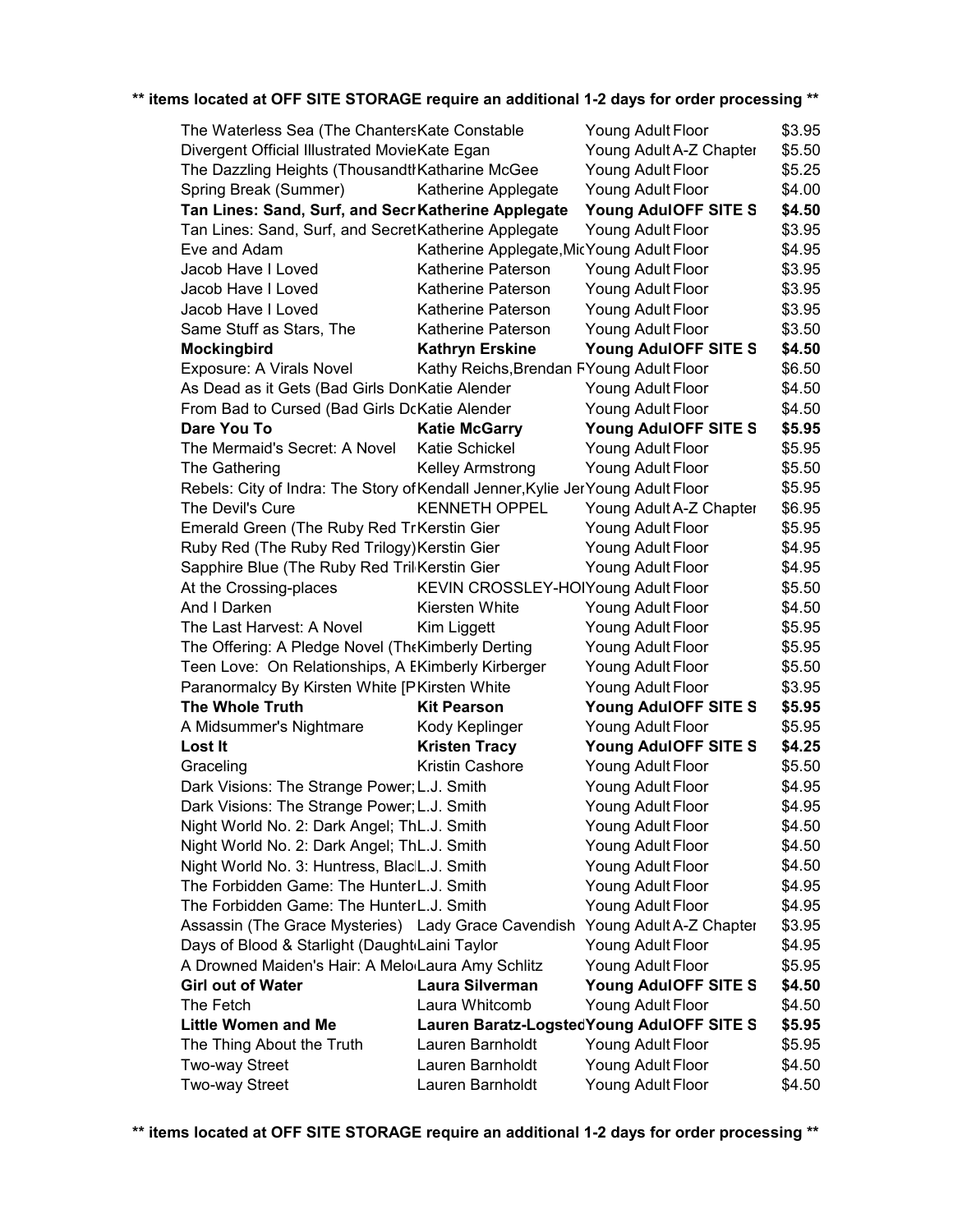| Wither (The Chemical Garden TrillLauren DeStefano                           |                         | Young Adult Floor         | \$4.95 |
|-----------------------------------------------------------------------------|-------------------------|---------------------------|--------|
| Fallen                                                                      | Lauren Kate             | Young Adult Floor         | \$5.95 |
| Fallen                                                                      | Lauren Kate             | Young Adult Floor         | \$4.95 |
| Foreign Exposure: The Social ClinLauren Mechling, Laura IYoung Adult Floor  |                         |                           | \$4.95 |
| Nora & Kettle (1) (A Paper Stars Lauren Nicolle Taylor Young AdulOFF SITE S |                         |                           | \$4.95 |
| Before I Fall Movie Tie-in EditiorLauren Oliver                             |                         | Young AdulOFF SITE S      | \$4.95 |
| Pandemonium (Delirium)                                                      | Lauren Oliver           | Young Adult Floor         | \$5.95 |
| Replica                                                                     | Lauren Oliver           | Young Adult Floor         | \$6.50 |
| White Is for Magic (Stolarz Series)Laurie Faria Stolarz                     |                         | Young Adult Floor         | \$4.50 |
| Wonder Woman: Warbringer (DC Leigh Bardugo                                  |                         | Young Adult Floor         | \$6.95 |
| Worlds Of Ink And Shadow                                                    | Lena Coakley            | Young Adult Floor         | \$5.50 |
| Transcendent: A Starling Novel (SLesley Livingston                          |                         | Young Adult Floor         | \$4.50 |
| Wondrous Strange (Wondrous StrLesley Livingston                             |                         | Young Adult Floor         | \$5.95 |
| A Great and Terrible Beauty (The Libba Bray                                 |                         | Young Adult Floor         | \$3.95 |
| The Innocents                                                               | Lili Peloquin           | Young AdulOFF SITE S      | \$5.95 |
| The Only Thing Worse Than Me IsLily Anderson                                |                         | Young Adult Floor         | \$5.95 |
| Death by Bikini (Death By)                                                  | Linda Gerber            | Young Adult Floor         | \$3.95 |
| <b>Crooked Kind of Perfect</b>                                              | Linda Urban             | Young AdulOFF SITE S      | \$3.95 |
| <b>Crooked Kind of Perfect</b>                                              | Linda Urban             | Young AdulOFF SITE S      | \$3.95 |
| The Murder Complex                                                          | <b>Lindsay Cummings</b> | Young Adult Floor         | \$5.95 |
| The Murder Complex #2: The DeaLindsay Cummings                              |                         | Young Adult Floor         | \$5.95 |
| It Started with a Dare                                                      | Lindsay Faith Rech      | Young Adult Floor         | \$4.50 |
| Conversations with J. K. Rowling Lindsey Fraser                             |                         | <b>Young Adult TallB2</b> | \$2.95 |
| I Heart Vegas                                                               | <b>Lindsey Kelk</b>     | Young AdulOFF SITE S      | \$4.50 |
| Lady Macbeth's Daughter                                                     | Lisa Klein              | Young Adult Floor         | \$4.95 |
| The Forsaken: The Forsaken TriloLisa M. Stasse                              |                         | Young Adult Floor         | \$4.95 |
| The Last Magician (1)                                                       | Lisa Maxwell            | Young Adult Floor         | \$5.95 |
| Boys R Us                                                                   | Lisi Harrison           | Young Adult Floor         | \$4.50 |
| Cliquetionary: The Wit and WisdorLisi Harrison                              |                         | Young Adult Floor         | \$4.50 |
| Top of the Feud Chain (Alphas, 4) Lisi Harrison                             |                         | Young Adult A-Z Chapter   | \$3.50 |
| The Iron Ring                                                               | Lloyd Alexander         | Young Adult Floor         | \$3.95 |
| The Iron Ring                                                               | Lloyd Alexander         | Young Adult Floor         | \$3.95 |
| A Gift of Magic (Laurel-Leaf BooksLois Duncan                               |                         | Young Adult Floor         | \$2.95 |
| The Twilight Companion: The UnaLois H. Gresh                                |                         | Young Adult Floor         | \$4.95 |
| The Twilight Companion: The UnaLois H. Gresh                                |                         | Young Adult Floor         | \$4.95 |
| <b>Son (Giver Quartet)</b>                                                  | <b>Lois Lowry</b>       | Young AdulOFF SITE S      | \$5.95 |
| Angus, Thongs and Full-Frontal SiLouise Rennison                            |                         | Young Adult Floor         | \$4.50 |
| Angus, Thongs and Full-Frontal SiLouise Rennison                            |                         | Young Adult Floor         | \$3.95 |
| Angus, Thongs and Full-Frontal SiLouise Rennison                            |                         | Young Adult Floor         | \$3.95 |
| Away Laughing on a Fast Camel: ILouise Rennison                             |                         | Young Adult Floor         | \$4.95 |
| Away Laughing on a Fast Camel: ILouise Rennison                             |                         | Young Adult Floor         | \$4.95 |
| Knocked Out by My Nunga-NungaLouise Rennison                                |                         | Young Adult Floor         | \$4.50 |
| Knocked Out by My Nunga-NungaLouise Rennison                                |                         | Young Adult Floor         | \$3.95 |
| On the Bright Side, I'm Now the GLouise Rennison                            |                         |                           | \$3.95 |
|                                                                             |                         | Young Adult Floor         | \$5.95 |
| Startled by His Furry Shorts (ConfiLouise Rennison                          |                         | Young Adult Floor         |        |
| Startled by His Furry Shorts (ConfiLouise Rennison                          |                         | Young Adult Floor         | \$5.95 |
| Then He Ate My Boy Entrancers: ILouise Rennison                             |                         | Young Adult Floor         | \$4.95 |
| Then He Ate My Boy Entrancers: ILouise Rennison                             |                         | Young Adult Floor         | \$3.95 |
| Night Shade (Daughters of the MoLynne Ewing                                 |                         | Young Adult Floor         | \$3.95 |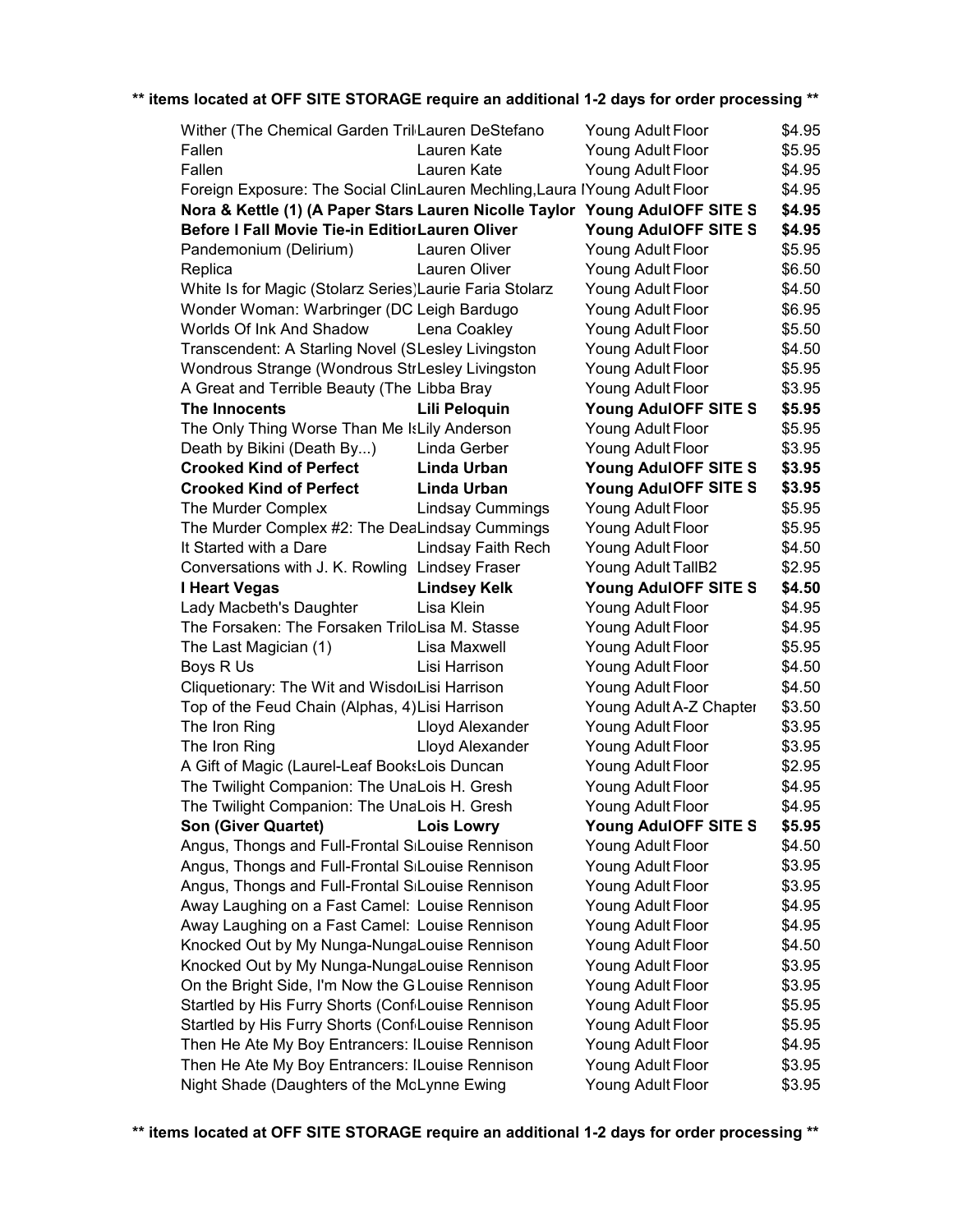|         | The Great Wide Sea                                                   | M.H. Herlong                              | Young Adult Floor    | \$4.50 |
|---------|----------------------------------------------------------------------|-------------------------------------------|----------------------|--------|
|         | <b>Thirsty</b>                                                       | M.T. Anderson                             | Young Adult Floor    | \$4.50 |
|         | The Maddie Diaries: A Memoir                                         | Maddie Ziegler                            | Young Adult Floor    | \$5.50 |
|         | Sanctum (Asylum, 2)                                                  | Madeleine Roux                            | Young Adult Floor    | \$5.95 |
|         | Forever                                                              | Maggie Stiefvater                         | Young Adult Floor    | \$5.95 |
|         | Icons                                                                | <b>Margaret Stohl</b>                     | Young Adult Floor    | \$5.95 |
|         | <b>Connect the Stars</b>                                             | Marisa de los Santos, DaYoung Adult Floor |                      | \$4.95 |
|         | Saving Lucas Biggs                                                   | Marisa de los Santos, DaYoung Adult Floor |                      | \$4.95 |
|         | Cress: Book Three of the Lunar CIMarissa Meyer                       |                                           | Young Adult Floor    | \$5.50 |
|         | <b>Lifeless</b>                                                      | <b>Mark Billingham</b>                    | Young AdulOFF SITE S | \$4.95 |
|         | Underdogs                                                            | Markus Zusak                              | Young Adult Floor    | \$5.95 |
|         | Stravaganza: City of Masks                                           | Mary Hoffman                              | Young Adult Floor    | \$3.95 |
|         | <b>Shimmer and Burn</b>                                              | <b>Mary Taranta</b>                       | Young AdulOFF SITE S | \$5.95 |
|         | The Secret War (2) (A Jack Blank Matt Myklusch                       |                                           | Young Adult Floor    | \$5.50 |
|         | Shadows and Dreams (ReMade BMatthew Cody, Kiersten Young Adult Floor |                                           |                      | \$3.50 |
|         | <b>Icefall</b>                                                       | <b>Matthew J. Kirby</b>                   | Young AdulOFF SITE S | \$3.95 |
|         | Tomb of the Khan (Last DescendaMatthew J. Kirby                      |                                           | Young Adult Floor    | \$4.50 |
|         | 13 Little Blue Envelopes                                             | Maureen Johnson                           | Young Adult Floor    | \$4.50 |
|         | Devilish                                                             | Maureen Johnson                           | Young Adult Floor    | \$4.50 |
|         | Girl at Sea                                                          | Maureen Johnson                           | Young Adult Floor    | \$5.25 |
|         | Girl at Sea                                                          | Maureen Johnson                           | Young Adult Floor    | \$5.25 |
|         | Girl at Sea                                                          | Maureen Johnson                           | Young Adult Floor    | \$4.50 |
|         | <b>Suite Scarlett</b>                                                | <b>Maureen Johnson</b>                    | Young AdulOFF SITE S | \$5.95 |
|         | The Name of the Star (The ShadeMaureen Johnson                       |                                           | Young Adult Floor    | \$4.95 |
|         | All-American Girl                                                    | Meg Cabot                                 | Young Adult Floor    | \$5.50 |
|         | All-American Girl (All-American GiMeg Cabot                          |                                           | Young Adult Floor    | \$3.95 |
|         | Being Nikki (Airhead, Book 2)                                        | Meg Cabot                                 | Young Adult Floor    | \$5.25 |
|         | Being Nikki (Airhead, Book 2)                                        | Meg Cabot                                 | Young Adult Floor    | \$5.25 |
|         | Darkest Hour (The Mediator #4)                                       | Meg Cabot                                 | Young Adult Floor    | \$3.50 |
|         | Haunted: A Tale of the Mediator                                      | Meg Cabot                                 | Young Adult Floor    | \$3.50 |
|         | Ninth Key (The Mediator, Book 2) Meg Cabot                           |                                           | Young Adult Floor    | \$3.50 |
|         | Overbite (Insatiable)                                                | Meg Cabot                                 | Young Adult Floor    | \$5.95 |
|         | Princess in Love (The Princess Di Meg Cabot                          |                                           | Young Adult Floor    | \$5.95 |
|         | <b>Princess in Love (The Princess Meg Cabot</b>                      |                                           | Young AdulOFF SITE S | \$3.95 |
|         | Ready or Not (All-American Girl, 2Meg Cabot                          |                                           | Young Adult Floor    | \$3.95 |
|         | Shadowland (The Mediator #1)                                         | Meg Cabot                                 | Young Adult Floor    | \$3.95 |
|         | Shadowland (The Mediator #1)                                         | Meg Cabot                                 | Young Adult Floor    | \$3.50 |
|         | Teen Idol                                                            | Meg Cabot                                 | Young Adult Floor    | \$4.50 |
|         | The Mediator Reunion                                                 | Meg Cabot                                 | Young Adult Floor    | \$3.50 |
|         | The Princess Diaries, Volume X: FMeg Cabot                           |                                           | Young Adult Floor    | \$3.50 |
|         | Twilight (The Mediator, Book 6)                                      | Meg Cabot                                 | Young Adult Floor    | \$5.50 |
|         | Twilight (The Mediator, Book 6)                                      | Meg Cabot                                 | Young Adult Floor    | \$5.50 |
|         | Vanished Books Three & Four: SaMeg Cabot                             |                                           | Young Adult Floor    | \$4.50 |
|         | Her Dark Curiosity (Madman's DatMegan Shepherd                       |                                           | Young Adult Floor    | \$4.50 |
| ~~NEW~~ | Blue Bloods (Blue Bloods, Book 1 Melissa de la Cruz                  |                                           | Young Adult Floor    | \$4.50 |
|         | Blue Bloods (Blue Bloods, Book 1 Melissa de la Cruz                  |                                           | Young Adult Floor    | \$4.50 |
|         | Revelations (A Blue Bloods Novel) Melissa De La Cruz                 |                                           | Young Adult Floor    | \$4.50 |
|         | Revelations (Blue Bloods, Book 3) Melissa De la Cruz                 |                                           | Young Adult Floor    | \$5.95 |
|         | The Au Pairs                                                         | Melissa de la Cruz                        | Young Adult Floor    | \$4.95 |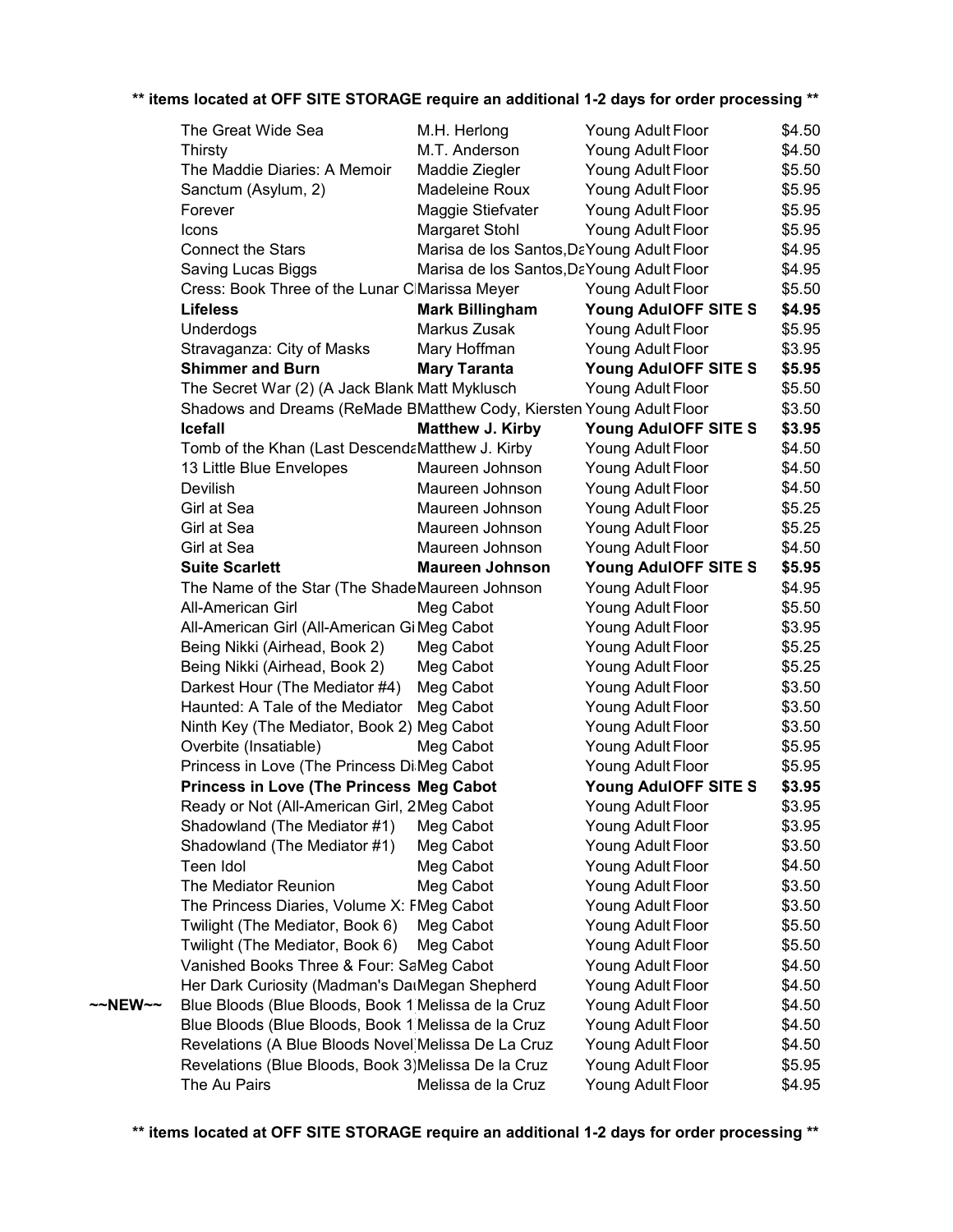| The Ring and the Crown                                                               | Melissa de la Cruz    | Young Adult Floor    | \$5.95 |
|--------------------------------------------------------------------------------------|-----------------------|----------------------|--------|
| The Van Alen Legacy (Blue Blood Melissa De La Cruz                                   |                       | Young Adult Floor    | \$5.95 |
| The Van Alen Legacy (Blue Blood Melissa De La Cruz                                   |                       | Young Adult Floor    | \$4.50 |
| <b>Better Than Perfect</b>                                                           | <b>Melissa Kantor</b> | Young AdulOFF SITE S | \$5.95 |
| Seven Black Diamonds                                                                 | Melissa Marr          | Young Adult Floor    | \$4.95 |
| Goy Crazy                                                                            | Melissa Schorr        | Young Adult Floor    | \$4.50 |
| The Nannies                                                                          | <b>Melody Mayer</b>   | Young Adult Floor    | \$4.50 |
| BZRK (Bzrk (Hardcover))                                                              | Michael Grant         | Young Adult Floor    | \$6.50 |
| Gone                                                                                 | Michael Grant         | Young Adult Floor    | \$4.95 |
| Gone (Gone, 1)                                                                       | Michael Grant         | Young Adult Floor    | \$5.95 |
| The Sorceress (The Secrets of the Michael Scott                                      |                       | Young Adult Floor    | \$5.95 |
| <b>Minders</b>                                                                       | Michele Jaffe         | Young Adult Floor    | \$5.95 |
| Swept Away (Sixteenth SummerMichelle Dalton                                          |                       | Young AdulOFF SITE S | \$4.95 |
| Diamonds in the Rough (The SecrMichelle Madow                                        |                       | Young Adult Floor    | \$4.95 |
| The Secret Diamond Sisters                                                           | Michelle Madow        | Young Adult Floor    | \$4.95 |
| The Underdogs                                                                        | Mike Lupica           | Young Adult Floor    | \$4.95 |
| Fury (Fury, Book 1)                                                                  | Miles, Elizabeth      | Young AdulOFF SITE S | \$4.75 |
| Not a Drop to Drink                                                                  | <b>Mindy McGinnis</b> | Young Adult Floor    | \$4.50 |
| It's Not Like It's a Secret                                                          | Misa Sugiura          | Young Adult Floor    | \$4.95 |
| The Road to Ever After                                                               | Moira Young           | Young Adult Floor    | \$4.95 |
| From Ashes                                                                           | <b>Molly Mcadams</b>  | Young Adult Floor    | \$3.95 |
| The Middle of Everywhere                                                             | <b>Monique Polak</b>  | Young AdulOFF SITE S | \$4.50 |
| What World is Left                                                                   | Monique Polak         | Young Adult Floor    | \$4.50 |
| Get It Started (The Party Room) Morgan Burke                                         |                       | Young AdulOFF SITE S | \$3.15 |
| The Unexpected Everything                                                            | Morgan Matson         | Young Adult Floor    | \$4.50 |
| Royally Crushed: Royally Jacked; Niki Burnham                                        |                       | Young Adult Floor    | \$4.75 |
| Don't Date Rosa Santos                                                               | Nina Moreno           | Young Adult Floor    | \$4.95 |
| Children of the Lamp #1: The Akh <sub>'</sub> P. B. Kerr, P.B. Kerr                  |                       | Young Adult Floor    | \$5.95 |
| Moon Chosen: Tales of a New WcP. C. Cast                                             |                       | Young Adult Floor    | \$5.50 |
| Sun Warrior: Tales of a New Worl P. C. Cast                                          |                       | Young Adult Floor    | \$6.50 |
| Awakened (House of Night, Book <sub>P.</sub> C. Cast, Kristin Cast Young Adult Floor |                       |                      | \$5.50 |
| Burned: A House of Night Novel P. C. Cast, Kristin Cast Young Adult Floor            |                       |                      | \$5.50 |
| Chosen (House of Night, Book 3) P. C. Cast, Kristin Cast Young Adult Floor           |                       |                      | \$4.50 |
| Chosen (House of Night, Book 3) P. C. Cast, Kristin Cast Young Adult Floor           |                       |                      | \$4.50 |
| Chosen (House of Night, Book 3) P. C. Cast, Kristin Cast Young Adult Floor           |                       |                      | \$3.95 |
| Hunted (House of Night, Book 5) P. C. Cast, Kristin Cast Young Adult Floor           |                       |                      | \$4.95 |
| Hunted (House of Night, Book 5) P. C. Cast, Kristin Cast Young Adult Floor           |                       |                      | \$4.95 |
| Marked (House of Night, Book 1) P. C. Cast, Kristin Cast Young Adult Floor           |                       |                      | \$4.50 |
| Marked (House of Night, Book 1) P. C. Cast, Kristin Cast Young Adult Floor           |                       |                      | \$4.50 |
| Marked (House of Night, Book 1) P. C. Cast, Kristin Cast Young Adult Floor           |                       |                      | \$4.50 |
| Tempted (House of Night, Book 6)P. C. Cast, Kristin Cast Young Adult Floor           |                       |                      | \$4.95 |
| Tempted (House of Night, Book 6)P. C. Cast, Kristin Cast Young Adult Floor           |                       |                      | \$4.95 |
| Tempted (House of Night, Book 6)P. C. Cast, Kristin Cast Young Adult Floor           |                       |                      | \$4.95 |
| Untamed (House of Night, Book 4 P. C. Cast, Kristin Cast Young Adult Floor           |                       |                      | \$4.50 |
|                                                                                      |                       |                      |        |
| Untamed (House of Night, Book 4 P. C. Cast, Kristin Cast Young Adult Floor           |                       |                      | \$4.50 |
| Untamed (House of Night, Book 4 P. C. Cast, Kristin Cast Young Adult Floor           |                       |                      | \$4.50 |
| Untamed (House of Night, Book 4 P. C. Cast, Kristin Cast Young Adult Floor           |                       |                      | \$4.50 |
| The Fledgling Handbook 101 (HoLP. C. Cast, Kim Doner                                 |                       | Young Adult Floor    | \$4.95 |
| Chosen: A House of Night Novel (IP. C. Cast, Kristin Cast Young Adult Floor          |                       |                      | \$4.95 |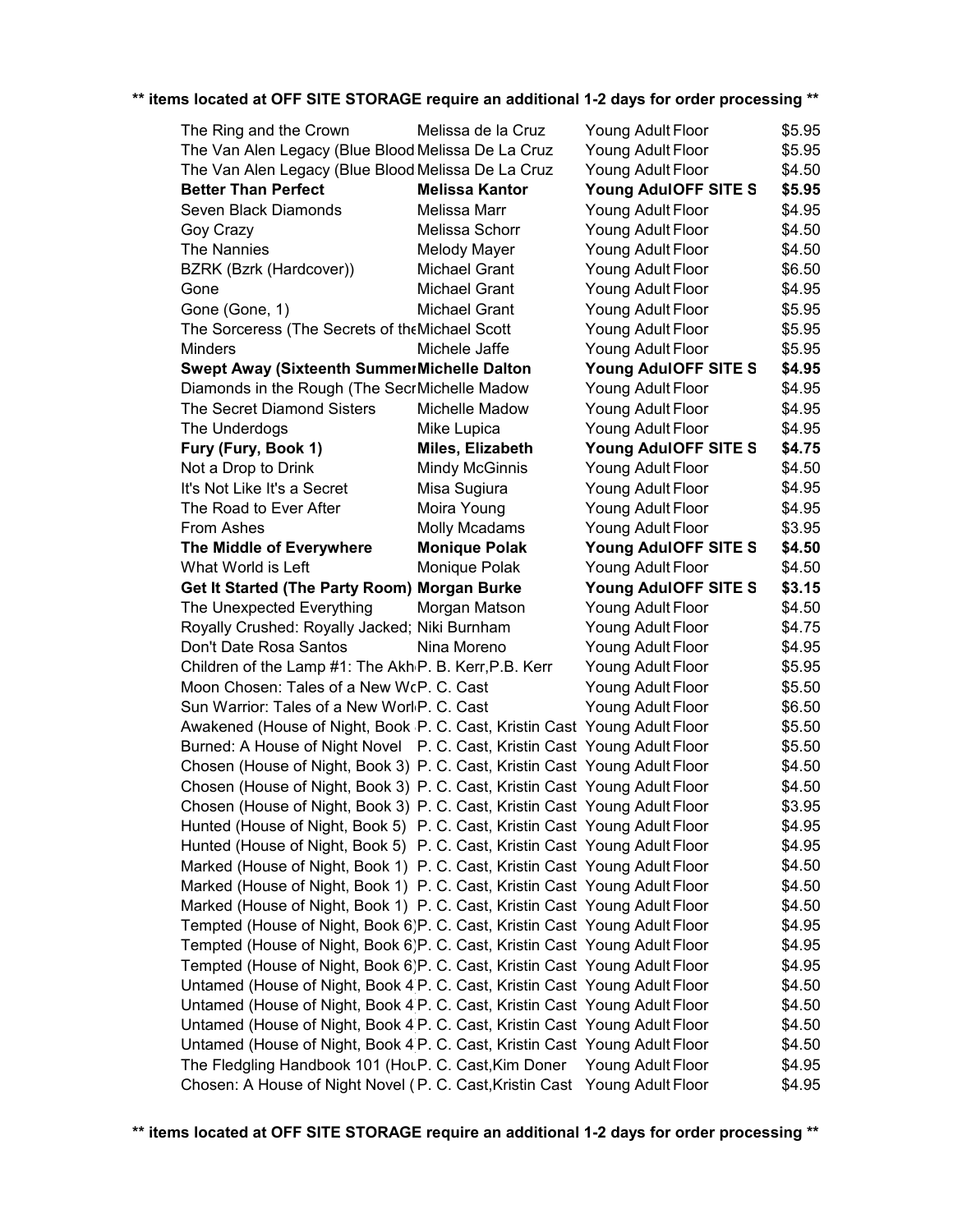| Hunted: A House of Night Novel (IP. C. Cast, Kristin Cast Young Adult Floor |                                             |                                             | \$4.50 |
|-----------------------------------------------------------------------------|---------------------------------------------|---------------------------------------------|--------|
| Elphame's Choice (Partholon)                                                | P.C. Cast                                   | Young Adult Floor                           | \$4.95 |
| The Awakening of Sunshine Girl (Paige McKenzie, Alyssa Young Adult Floor    |                                             |                                             | \$5.25 |
| The Awakening of Sunshine Girl (Paige McKenzie, Alyssa Young Adult Floor    |                                             |                                             | \$5.20 |
| Echo                                                                        | Pam Munoz Ryan, Pam I Young Adult Floor     |                                             | \$6.50 |
| Tam Lin                                                                     | Pamela Dean                                 | Young Adult Floor                           | \$4.95 |
| Ship Breaker                                                                | Paolo Bacigalupi                            | Young Adult Floor                           | \$3.95 |
| Ship Breaker                                                                | Paolo Bacigalupi                            | Young Adult Floor                           | \$3.95 |
| <b>Where Futures End</b>                                                    | Parker Peevyhouse                           | Young Adult Floor                           | \$5.95 |
| Cut                                                                         | Patricia McCormick                          | Young Adult Floor                           | \$3.95 |
| Nightwood                                                                   | Patricia Windsor                            | Young Adult Floor                           | \$4.50 |
| <b>Topics About Which I Know NotPatrick Ness</b>                            |                                             | Young AdulOFF SITE S                        | \$4.75 |
| The Deserter                                                                | Peadar ร <sup>ec</sup> Guil <sub>su</sub> n | Young Adult Floor                           | \$5.95 |
| Hero                                                                        | <b>Perry Moore</b>                          | Young AdulOFF SITE S                        | \$5.25 |
| Fever Crumb (The Fever Crumb Philip Reeve                                   |                                             | Young AdulOFF SITE S                        | \$4.50 |
| Larklight                                                                   | <b>Philip Reeve</b>                         | Young Adult Floor                           | \$4.50 |
| <b>Deep Down Popular</b>                                                    | <b>Phoebe Stone</b>                         | Young AdulOFF SITE S                        | \$3.50 |
| Fugitive Six (Lorien Legacies Reb(Pittacus Lore                             |                                             | Young Adult Floor                           | \$4.95 |
| Generation One (Lorien Legacies Pittacus Lore                               |                                             | Young Adult Floor                           | \$4.95 |
| I Am Number Four (Lorien Legaci Pittacus Lore                               |                                             | Young Adult Floor                           | \$6.50 |
| I Am Number Four (Lorien Legaci elittacus Lore                              |                                             | Young Adult Floor                           | \$5.25 |
| I Am Number Four (Lorien Legaci Pittacus Lore                               |                                             | Young Adult Floor                           | \$5.25 |
| I Am Number Four (Lorien Legaci ePittacus Lore                              |                                             | Young Adult Floor                           | \$5.25 |
| I Am Number Four: The Lost Files Pittacus Lore                              |                                             | Young Adult Floor                           | \$5.25 |
| Return to Zero (Lorien Legacies RPittacus Lore                              |                                             | Young Adult Floor                           | \$4.95 |
| The Fate of Ten (Lorien Legacies) Pittacus Lore                             |                                             | Young Adult Floor                           | \$5.95 |
| The Fate of Ten (Lorien Legacies) Pittacus Lore                             |                                             | Young Adult Floor                           | \$5.25 |
| The Power of Six (Lorien Legacies Pittacus Lore                             |                                             | Young Adult Floor                           | \$5.25 |
| The Power of Six (Lorien Legacies Pittacus Lore                             |                                             | Young Adult Floor                           | \$6.50 |
| The Rise of Nine (Lorien Legacies Pittacus Lore                             |                                             | Young Adult Floor                           | \$4.50 |
| The Remarkable Inventions of WaQuinn Sosna-Spear                            |                                             | Young Adult Floor                           | \$5.95 |
| Broken Hearts (Fear Street Super R. L. Stine                                |                                             | Young Adult Floor                           | \$2.25 |
| The Sleepwalker (Fear Street, No.R. L. Stine                                |                                             | Young Adult Floor                           | \$2.25 |
| The Stepsister (Fear Street, No. 9 R. L. Stine                              |                                             | Young Adult Floor                           | \$2.25 |
| Caribbean Cruising                                                          | Rachel Hawthorne                            | Young Adult Floor                           | \$3.50 |
| Island Girls (and Boys)                                                     | Rachel Hawthorne                            | Young Adult Floor                           | \$3.50 |
| Snowed In                                                                   | Rachel Hawthorne                            | Young Adult Floor                           | \$3.95 |
| The Boyfriend League                                                        | Rachel Hawthorne                            | Young Adult Floor                           | \$3.50 |
| Poseur (Poseur, 1)                                                          | Rachel Maude                                | Young Adult Floor                           | \$4.50 |
| If We Kiss                                                                  | Rachel Vail                                 | Young Adult Floor                           | \$4.95 |
| Numbers: Book 1                                                             | Rachel Ward                                 | Young Adult Floor                           | \$5.50 |
| Grimpow: The Invisible Road                                                 | <b>Rafael Abalos</b>                        | Young Adult Floor                           | \$5.50 |
| Oh Baby!                                                                    |                                             | Randi Reisfeld, H.B. GiYoung AdulOFF SITE S | \$4.25 |
| Slave to Love: A Novel                                                      | Rebecca Campbell                            | Young Adult Floor                           | \$4.50 |
| Dancing in My Nuddy-Pants by ReRennison                                     |                                             | Young Adult Floor                           | \$4.95 |
| <b>Empress of a Thousand Skies</b>                                          | Rhoda Belleza                               | Young Adult Floor                           | \$5.95 |
| Don't Sweat the Small Stuff for Te Richard Carlson                          |                                             | Young Adult Floor                           | \$4.25 |
| Michael Vey: Rise of the Elgen (BrRichard Paul Evans                        |                                             | Young Adult Floor                           | \$6.50 |
|                                                                             |                                             |                                             |        |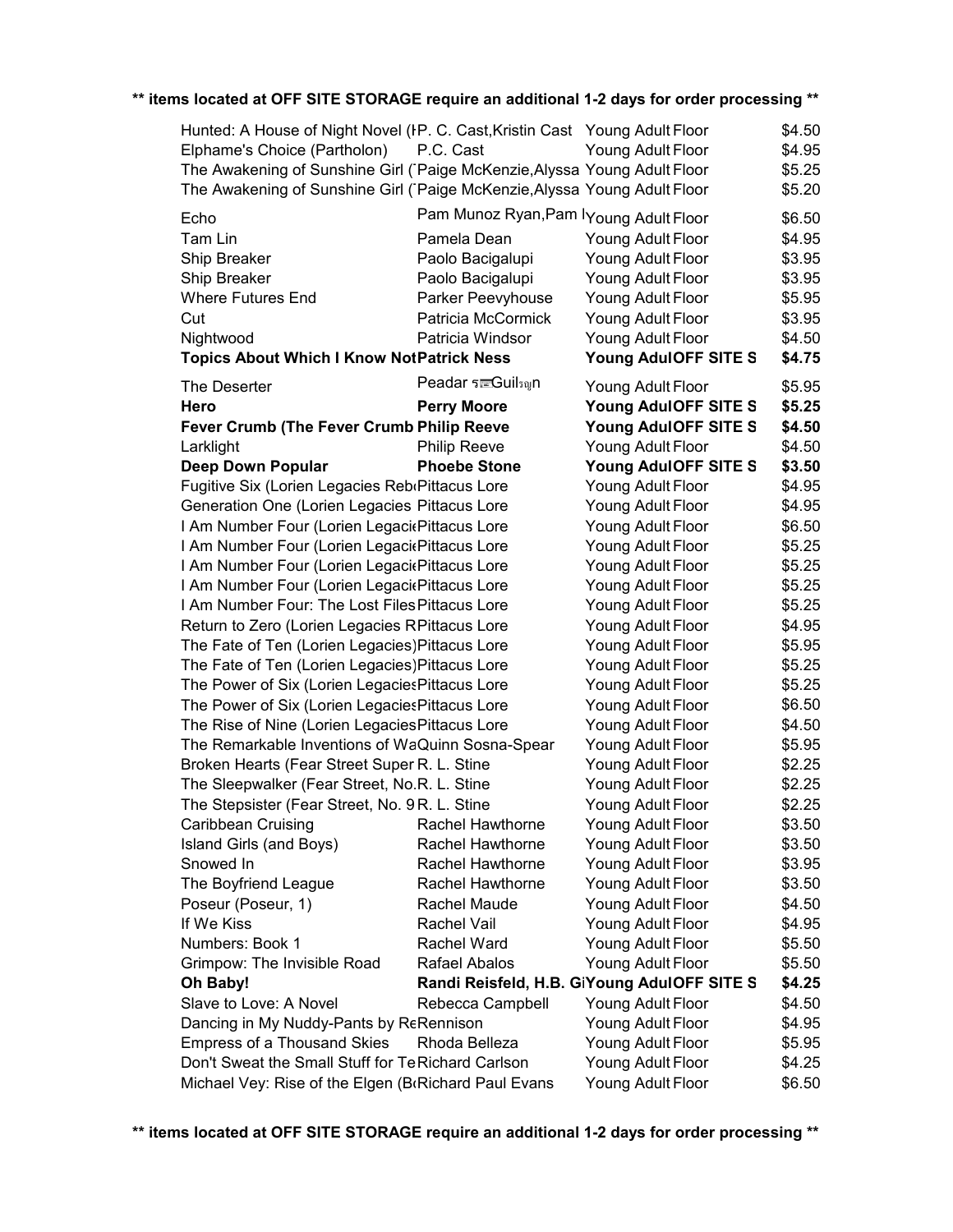| Last Sacrifice (Vampire Academy, Richelle Mead              |                                             | Young Adult Floor                            | \$8.10 |
|-------------------------------------------------------------|---------------------------------------------|----------------------------------------------|--------|
| Spirit Bound                                                | <b>Richelle Mead</b>                        | Young Adult Floor                            | \$5.50 |
| The Glittering Court                                        | Richelle Mead                               | Young Adult Floor                            | \$5.50 |
| The Immortal Crown (Age of X)                               | Richelle Mead                               | Young Adult Floor                            | \$4.95 |
| Vampire Academy                                             | Richelle Mead                               | Young Adult Floor                            | \$4.95 |
| Vampire Academy (Vampire AcaRichelle Mead                   |                                             | Young AdulOFF SITE S                         | \$4.50 |
| The 5th Wave: The First Book ofRick Yancey                  |                                             | Young AdulOFF SITE S                         | \$4.95 |
| The Infinite Sea: The Second BcRick Yancey                  |                                             | Young AdulOFF SITE S                         | \$5.95 |
| Lock and Key: The Initiation                                | <b>Ridley Pearson</b>                       | Young Adult Floor                            | \$4.50 |
| Brigands M. C. (CHERUB #11)                                 | Robert Muchamore                            | Young Adult Floor                            | \$4.95 |
| Brigands M. C. (CHERUB #11)                                 | <b>Robert Muchamore</b>                     | Young Adult Floor                            | \$4.50 |
| Class A (CHERUB #2) (Bk. 2)                                 | <b>Robert Muchamore</b>                     | Young Adult Floor                            | \$4.95 |
| Class A (CHERUB #2) (Bk. 2)                                 | <b>Robert Muchamore</b>                     | Young Adult Floor                            | \$4.95 |
| Divine Madness (CHERUB, No. 5)Robert Muchamore              |                                             | Young Adult Floor                            | \$4.95 |
| Divine Madness (CHERUB, No. 5) Robert Muchamore             |                                             | Young Adult Floor                            | \$4.50 |
| Mad Dogs (CHERUB #8)                                        | <b>Robert Muchamore</b>                     | Young Adult Floor                            | \$4.50 |
| Man Vs. Beast (CHERUB, No. 6) Robert Muchamore              |                                             | Young Adult Floor                            | \$4.50 |
| Maximum Security (CHERUB, No. Robert Muchamore              |                                             | Young Adult Floor                            | \$4.95 |
| Maximum Security (CHERUB, No. Robert Muchamore              |                                             | Young Adult Floor                            | \$4.50 |
| Shadow Wave (CHERUB)                                        | <b>Robert Muchamore</b>                     | Young Adult Floor                            | \$5.95 |
| The Fall (CHERUB #7)                                        | <b>Robert Muchamore</b>                     | Young Adult Floor                            | \$4.50 |
| The Killing (CHERUB, No. 4)                                 | Robert Muchamore                            | Young Adult Floor                            | \$4.50 |
| The Extraordinary Secrets of April Robin Benway             |                                             | Young Adult Floor                            | \$5.95 |
| <b>Hacking Harvard</b>                                      | Robin Wasserman                             | Young Adult Floor                            | \$4.95 |
| Lust (1) (Seven Deadly Sins)                                | Robin Wasserman                             | Young Adult Floor                            | \$4.50 |
| <b>Skinned</b>                                              | <b>Robin Wasserman</b>                      | Young AdulOFF SITE S                         | \$4.95 |
| Variant (Variant, 1)                                        | <b>Robison Wells</b>                        | Young Adult Floor                            | \$5.95 |
| The World of Veronica Roth's DiveRoth, Veronica             |                                             | Young Adult A-Z Chapter                      | \$3.50 |
| Insignia (Insignia Trilogy)                                 | S J Kincaid S. J. Kincaid Young Adult Floor |                                              | \$4.50 |
| <b>Mr.Golightly's Holiday</b>                               | <b>Salley Vickers</b>                       | Young AdulOFF SITE S                         | \$4.95 |
| From Twinkle, With Love                                     | Sandhya Menon                               | Young Adult Floor                            | \$5.95 |
| <b>Burned (Pretty Little Liars, BookSara Shepard</b>        |                                             | Young AdulOFF SITE S                         | \$5.50 |
| Burned (Pretty Little Liars, Book 1:Sara Shepard            |                                             | Young Adult Floor                            | \$5.20 |
| Flawless (Pretty Little Liars, Book Sara Shepard            |                                             | Young Adult Floor                            | \$4.50 |
| Heartless (Pretty Little Liars, BookSara Shepard            |                                             | Young Adult Floor                            | \$4.50 |
| Heartless (Pretty Little Liars, BookSara Shepard            |                                             | Young Adult Floor                            | \$4.50 |
| Heartless (Pretty Little Liars, BoSara Shepard              |                                             | Young AdulOFF SITE S                         | \$4.50 |
| Killer (Pretty Little Liars, Book 6) Sara Shepard           |                                             | Young Adult Floor                            | \$4.50 |
| Killer (Pretty Little Liars, Book 6Sara Shepard             |                                             | Young AdulOFF SITE S                         | \$4.50 |
| Perfect (Pretty Little Liars, Book 3) Sara Shepard          |                                             | Young Adult Floor                            | \$4.50 |
| <b>Pretty Little Liars #14: Deadly</b>                      | <b>Sara Shepard</b>                         | Young AdulOFF SITE S                         | \$5.50 |
| <b>Pretty Little Liars #16: Vicious</b>                     | <b>Sara Shepard</b>                         | Young AdulOFF SITE S                         | \$5.50 |
| <b>Pretty Little Secrets, Book 1</b>                        | <b>Sara Shepard</b>                         | Young AdulOFF SITE S                         | \$5.50 |
| Ruthless (Pretty Little Liars, Book Sara Shepard            |                                             | Young Adult Floor                            | \$5.50 |
| Ruthless (Pretty Little Liars, BorSara Shepard              |                                             |                                              | \$5.50 |
| Stunning (Pretty Little Liars, Bo <sub>'</sub> Sara Shepard |                                             | Young AdulOFF SITE S<br>Young AdulOFF SITE S | \$5.50 |
| The Lying Game                                              | Sara Shepard                                | Young Adult Floor                            | \$5.50 |
| The Lying Game                                              | Sara Shepard                                | Young Adult Floor                            | \$5.50 |
| <b>The Lying Game</b>                                       | <b>Sara Shepard</b>                         | Young AdulOFF SITE S                         | \$5.50 |
|                                                             |                                             |                                              |        |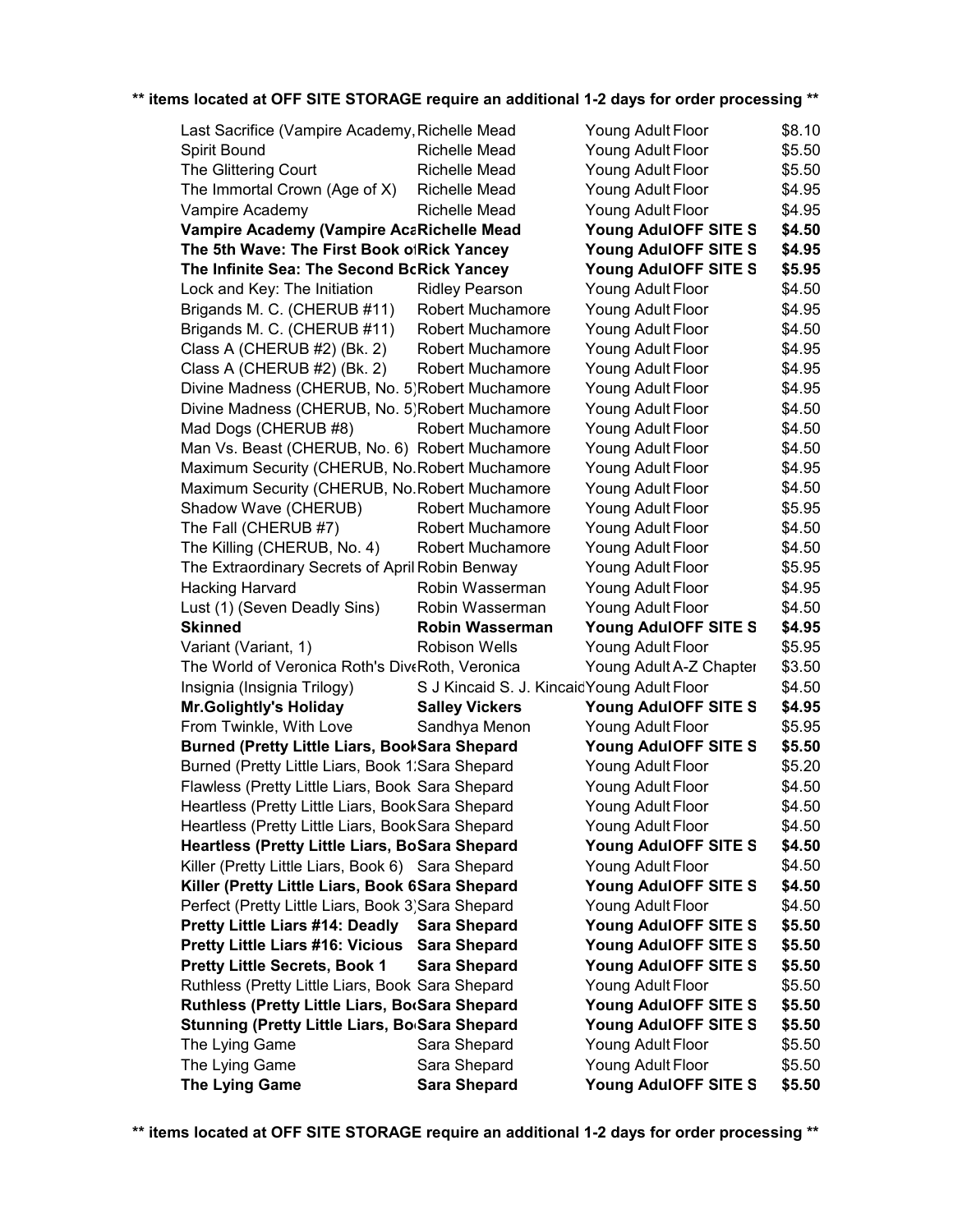| Sara Shepard<br>\$4.25<br>The Lying Game<br>Young Adult Floor<br>The Lying Game #2: Never HaveSara Shepard<br>Young AdulOFF SITE S<br>\$5.50<br>The Lying Game #2: Never Have ISara Shepard<br>\$4.50<br>Young Adult Floor<br>The Lying Game #3: Two Truths aSara Shepard<br>\$4.50<br>Young Adult Floor<br>The Lying Game #4: Hide and SetSara Shepard<br>\$5.50<br>Young Adult Floor<br>Twisted (Pretty Little Liars, Book 9Sara Shepard<br>Young Adult Floor<br>\$5.50<br>Twisted (Pretty Little Liars, BoolSara Shepard<br>Young AdulOFF SITE S<br>\$5.50<br>\$4.50<br>Unbelievable (Pretty Little Liars, B Sara Shepard<br>Young Adult Floor<br>Wanted (Pretty Little Liars, BoolSara Shepard<br>Young AdulOFF SITE S<br>\$5.50<br>Wicked (Pretty Little Liars, Book 5 Sara Shepard<br>\$4.50<br>Young Adult Floor<br>Wicked (Pretty Little Liars, BoolSara Shepard<br>Young AdulOFF SITE S<br>\$4.50<br>Along for the Ride<br>Sarah Dessen<br>Young Adult Floor<br>\$5.50<br>Along for the Ride<br>Young AdulOFF SITE S<br><b>Sarah Dessen</b><br>\$4.95<br>Young Adult Floor<br>\$4.50<br>Along for the Ride<br>Sarah Dessen<br>Sarah Dessen<br>\$4.50<br>Just Listen<br>Young Adult Floor<br><b>Just Listen</b><br>Sarah Dessen<br>\$4.50<br>Young Adult Floor<br>\$4.50<br>Just Listen<br>Sarah Dessen<br>Young Adult Floor<br>\$4.50<br><b>Keeping the Moon</b><br><b>Sarah Dessen</b><br>Young AdulOFF SITE S<br>Young AdulOFF SITE S<br>\$4.95<br>Lock and Key<br><b>Sarah Dessen</b><br>Young Adult Floor<br>\$4.50<br>Lock and Key<br>Sarah Dessen<br><b>Once and for All</b><br>\$5.95<br>Sarah Dessen<br>Young AdulOFF SITE S<br><b>Saint Anything</b><br><b>Sarah Dessen</b><br>Young AdulOFF SITE S<br>\$5.95<br>Someone Like You<br>Young Adult Floor<br>\$4.50<br>Sarah Dessen<br>\$4.50<br><b>Someone Like You</b><br><b>Sarah Dessen</b><br>Young AdulOFF SITE S<br>\$4.95<br><b>That Summer</b><br>Young Adult Floor<br>Sarah Dessen<br>Young AdulOFF SITE S<br>\$4.95<br>The Moon and More<br>Sarah Dessen<br><b>The Truth About Forever</b><br>Young AdulOFF SITE S<br>Sarah Dessen<br>\$4.95<br><b>The Truth About Forever</b><br>Young AdulOFF SITE S<br>\$4.95<br>Sarah Dessen<br>The Truth About Forever<br>Sarah Dessen<br>Young Adult Floor<br>\$4.50<br>This Lullaby<br>Sarah Dessen<br>Young Adult Floor<br>\$4.50<br>What Happened to Goodbye<br>Sarah Dessen<br>Young Adult Floor<br>\$5.25<br>\$4.50<br>Milkrun<br>Sarah Mlynowski<br>Young Adult Floor<br>Parties & Potions (Magic In Manh & Sarah Mlynowski<br>Young Adult Floor<br>\$4.95<br>Ten Things We Did (and Probab Sarah Mlynowski<br>Young AdulOFF SITE S<br>\$4.50<br>Sarah Ockler<br>Young Adult Floor<br>\$5.50<br>#scandal<br><b>What Gloria Wants</b><br>Sarah Withrow<br>\$3.95<br>Young Adult Floor<br>Extras (The Uglies)<br><b>Scott Westerfeld</b><br>Young Adult Floor<br>\$5.95<br>Extras (Uglies)<br>Young Adult Floor<br>Scott Westerfeld<br>\$5.50<br>Pretties (Uglies)<br><b>Scott Westerfeld</b><br>Young Adult Floor<br>\$5.50<br>Young Adult Floor<br>Specials (Uglies)<br><b>Scott Westerfeld</b><br>\$5.50<br>Young Adult Floor<br>Uglies<br><b>Scott Westerfeld</b><br>\$4.50<br>Young Adult TallB2<br>Harry Potter, You're the Best!: A TSharon Moore<br>\$4.50<br>Pretty Little Liars: Ali's Pretty Little Shepard, Sara<br>Young Adult Floor<br>\$5.50<br><b>Infinity: Chronicles of Nick</b><br><b>Sherrilyn Kenyon</b><br>Young AdulOFF SITE S<br>\$4.50<br>True Blue (Orca Limelights)<br>Sigmund Brouwer, Cindy Young Adult Floor<br>\$3.95<br>Gemini<br>Young Adult Floor<br>Sonya Mukherjee<br>\$5.95<br>Glee: The Beginning: An Original ISophia Lowell<br>Young Adult Floor<br>\$4.95<br>Teen, Inc.<br>Stefan Petrucha<br>Young Adult Floor<br>\$5.95<br>Breaking Dawn (The Twilight Sag&Stephenie Meyer<br>Young Adult Floor<br>\$6.95 |  |  |
|--------------------------------------------------------------------------------------------------------------------------------------------------------------------------------------------------------------------------------------------------------------------------------------------------------------------------------------------------------------------------------------------------------------------------------------------------------------------------------------------------------------------------------------------------------------------------------------------------------------------------------------------------------------------------------------------------------------------------------------------------------------------------------------------------------------------------------------------------------------------------------------------------------------------------------------------------------------------------------------------------------------------------------------------------------------------------------------------------------------------------------------------------------------------------------------------------------------------------------------------------------------------------------------------------------------------------------------------------------------------------------------------------------------------------------------------------------------------------------------------------------------------------------------------------------------------------------------------------------------------------------------------------------------------------------------------------------------------------------------------------------------------------------------------------------------------------------------------------------------------------------------------------------------------------------------------------------------------------------------------------------------------------------------------------------------------------------------------------------------------------------------------------------------------------------------------------------------------------------------------------------------------------------------------------------------------------------------------------------------------------------------------------------------------------------------------------------------------------------------------------------------------------------------------------------------------------------------------------------------------------------------------------------------------------------------------------------------------------------------------------------------------------------------------------------------------------------------------------------------------------------------------------------------------------------------------------------------------------------------------------------------------------------------------------------------------------------------------------------------------------------------------------------------------------------------------------------------------------------------------------------------------------------------------------------------------------------------------------------------------------------------------------------------------------------------------------------------------------------------------------------------------------------------------------------------------------------------------------------------------------------------------------------------------------------------------------------------------------------------------------------------------------------------------------------------------------------------------------------------------------|--|--|
|                                                                                                                                                                                                                                                                                                                                                                                                                                                                                                                                                                                                                                                                                                                                                                                                                                                                                                                                                                                                                                                                                                                                                                                                                                                                                                                                                                                                                                                                                                                                                                                                                                                                                                                                                                                                                                                                                                                                                                                                                                                                                                                                                                                                                                                                                                                                                                                                                                                                                                                                                                                                                                                                                                                                                                                                                                                                                                                                                                                                                                                                                                                                                                                                                                                                                                                                                                                                                                                                                                                                                                                                                                                                                                                                                                                                                                                                          |  |  |
|                                                                                                                                                                                                                                                                                                                                                                                                                                                                                                                                                                                                                                                                                                                                                                                                                                                                                                                                                                                                                                                                                                                                                                                                                                                                                                                                                                                                                                                                                                                                                                                                                                                                                                                                                                                                                                                                                                                                                                                                                                                                                                                                                                                                                                                                                                                                                                                                                                                                                                                                                                                                                                                                                                                                                                                                                                                                                                                                                                                                                                                                                                                                                                                                                                                                                                                                                                                                                                                                                                                                                                                                                                                                                                                                                                                                                                                                          |  |  |
|                                                                                                                                                                                                                                                                                                                                                                                                                                                                                                                                                                                                                                                                                                                                                                                                                                                                                                                                                                                                                                                                                                                                                                                                                                                                                                                                                                                                                                                                                                                                                                                                                                                                                                                                                                                                                                                                                                                                                                                                                                                                                                                                                                                                                                                                                                                                                                                                                                                                                                                                                                                                                                                                                                                                                                                                                                                                                                                                                                                                                                                                                                                                                                                                                                                                                                                                                                                                                                                                                                                                                                                                                                                                                                                                                                                                                                                                          |  |  |
|                                                                                                                                                                                                                                                                                                                                                                                                                                                                                                                                                                                                                                                                                                                                                                                                                                                                                                                                                                                                                                                                                                                                                                                                                                                                                                                                                                                                                                                                                                                                                                                                                                                                                                                                                                                                                                                                                                                                                                                                                                                                                                                                                                                                                                                                                                                                                                                                                                                                                                                                                                                                                                                                                                                                                                                                                                                                                                                                                                                                                                                                                                                                                                                                                                                                                                                                                                                                                                                                                                                                                                                                                                                                                                                                                                                                                                                                          |  |  |
|                                                                                                                                                                                                                                                                                                                                                                                                                                                                                                                                                                                                                                                                                                                                                                                                                                                                                                                                                                                                                                                                                                                                                                                                                                                                                                                                                                                                                                                                                                                                                                                                                                                                                                                                                                                                                                                                                                                                                                                                                                                                                                                                                                                                                                                                                                                                                                                                                                                                                                                                                                                                                                                                                                                                                                                                                                                                                                                                                                                                                                                                                                                                                                                                                                                                                                                                                                                                                                                                                                                                                                                                                                                                                                                                                                                                                                                                          |  |  |
|                                                                                                                                                                                                                                                                                                                                                                                                                                                                                                                                                                                                                                                                                                                                                                                                                                                                                                                                                                                                                                                                                                                                                                                                                                                                                                                                                                                                                                                                                                                                                                                                                                                                                                                                                                                                                                                                                                                                                                                                                                                                                                                                                                                                                                                                                                                                                                                                                                                                                                                                                                                                                                                                                                                                                                                                                                                                                                                                                                                                                                                                                                                                                                                                                                                                                                                                                                                                                                                                                                                                                                                                                                                                                                                                                                                                                                                                          |  |  |
|                                                                                                                                                                                                                                                                                                                                                                                                                                                                                                                                                                                                                                                                                                                                                                                                                                                                                                                                                                                                                                                                                                                                                                                                                                                                                                                                                                                                                                                                                                                                                                                                                                                                                                                                                                                                                                                                                                                                                                                                                                                                                                                                                                                                                                                                                                                                                                                                                                                                                                                                                                                                                                                                                                                                                                                                                                                                                                                                                                                                                                                                                                                                                                                                                                                                                                                                                                                                                                                                                                                                                                                                                                                                                                                                                                                                                                                                          |  |  |
|                                                                                                                                                                                                                                                                                                                                                                                                                                                                                                                                                                                                                                                                                                                                                                                                                                                                                                                                                                                                                                                                                                                                                                                                                                                                                                                                                                                                                                                                                                                                                                                                                                                                                                                                                                                                                                                                                                                                                                                                                                                                                                                                                                                                                                                                                                                                                                                                                                                                                                                                                                                                                                                                                                                                                                                                                                                                                                                                                                                                                                                                                                                                                                                                                                                                                                                                                                                                                                                                                                                                                                                                                                                                                                                                                                                                                                                                          |  |  |
|                                                                                                                                                                                                                                                                                                                                                                                                                                                                                                                                                                                                                                                                                                                                                                                                                                                                                                                                                                                                                                                                                                                                                                                                                                                                                                                                                                                                                                                                                                                                                                                                                                                                                                                                                                                                                                                                                                                                                                                                                                                                                                                                                                                                                                                                                                                                                                                                                                                                                                                                                                                                                                                                                                                                                                                                                                                                                                                                                                                                                                                                                                                                                                                                                                                                                                                                                                                                                                                                                                                                                                                                                                                                                                                                                                                                                                                                          |  |  |
|                                                                                                                                                                                                                                                                                                                                                                                                                                                                                                                                                                                                                                                                                                                                                                                                                                                                                                                                                                                                                                                                                                                                                                                                                                                                                                                                                                                                                                                                                                                                                                                                                                                                                                                                                                                                                                                                                                                                                                                                                                                                                                                                                                                                                                                                                                                                                                                                                                                                                                                                                                                                                                                                                                                                                                                                                                                                                                                                                                                                                                                                                                                                                                                                                                                                                                                                                                                                                                                                                                                                                                                                                                                                                                                                                                                                                                                                          |  |  |
|                                                                                                                                                                                                                                                                                                                                                                                                                                                                                                                                                                                                                                                                                                                                                                                                                                                                                                                                                                                                                                                                                                                                                                                                                                                                                                                                                                                                                                                                                                                                                                                                                                                                                                                                                                                                                                                                                                                                                                                                                                                                                                                                                                                                                                                                                                                                                                                                                                                                                                                                                                                                                                                                                                                                                                                                                                                                                                                                                                                                                                                                                                                                                                                                                                                                                                                                                                                                                                                                                                                                                                                                                                                                                                                                                                                                                                                                          |  |  |
|                                                                                                                                                                                                                                                                                                                                                                                                                                                                                                                                                                                                                                                                                                                                                                                                                                                                                                                                                                                                                                                                                                                                                                                                                                                                                                                                                                                                                                                                                                                                                                                                                                                                                                                                                                                                                                                                                                                                                                                                                                                                                                                                                                                                                                                                                                                                                                                                                                                                                                                                                                                                                                                                                                                                                                                                                                                                                                                                                                                                                                                                                                                                                                                                                                                                                                                                                                                                                                                                                                                                                                                                                                                                                                                                                                                                                                                                          |  |  |
|                                                                                                                                                                                                                                                                                                                                                                                                                                                                                                                                                                                                                                                                                                                                                                                                                                                                                                                                                                                                                                                                                                                                                                                                                                                                                                                                                                                                                                                                                                                                                                                                                                                                                                                                                                                                                                                                                                                                                                                                                                                                                                                                                                                                                                                                                                                                                                                                                                                                                                                                                                                                                                                                                                                                                                                                                                                                                                                                                                                                                                                                                                                                                                                                                                                                                                                                                                                                                                                                                                                                                                                                                                                                                                                                                                                                                                                                          |  |  |
|                                                                                                                                                                                                                                                                                                                                                                                                                                                                                                                                                                                                                                                                                                                                                                                                                                                                                                                                                                                                                                                                                                                                                                                                                                                                                                                                                                                                                                                                                                                                                                                                                                                                                                                                                                                                                                                                                                                                                                                                                                                                                                                                                                                                                                                                                                                                                                                                                                                                                                                                                                                                                                                                                                                                                                                                                                                                                                                                                                                                                                                                                                                                                                                                                                                                                                                                                                                                                                                                                                                                                                                                                                                                                                                                                                                                                                                                          |  |  |
|                                                                                                                                                                                                                                                                                                                                                                                                                                                                                                                                                                                                                                                                                                                                                                                                                                                                                                                                                                                                                                                                                                                                                                                                                                                                                                                                                                                                                                                                                                                                                                                                                                                                                                                                                                                                                                                                                                                                                                                                                                                                                                                                                                                                                                                                                                                                                                                                                                                                                                                                                                                                                                                                                                                                                                                                                                                                                                                                                                                                                                                                                                                                                                                                                                                                                                                                                                                                                                                                                                                                                                                                                                                                                                                                                                                                                                                                          |  |  |
|                                                                                                                                                                                                                                                                                                                                                                                                                                                                                                                                                                                                                                                                                                                                                                                                                                                                                                                                                                                                                                                                                                                                                                                                                                                                                                                                                                                                                                                                                                                                                                                                                                                                                                                                                                                                                                                                                                                                                                                                                                                                                                                                                                                                                                                                                                                                                                                                                                                                                                                                                                                                                                                                                                                                                                                                                                                                                                                                                                                                                                                                                                                                                                                                                                                                                                                                                                                                                                                                                                                                                                                                                                                                                                                                                                                                                                                                          |  |  |
|                                                                                                                                                                                                                                                                                                                                                                                                                                                                                                                                                                                                                                                                                                                                                                                                                                                                                                                                                                                                                                                                                                                                                                                                                                                                                                                                                                                                                                                                                                                                                                                                                                                                                                                                                                                                                                                                                                                                                                                                                                                                                                                                                                                                                                                                                                                                                                                                                                                                                                                                                                                                                                                                                                                                                                                                                                                                                                                                                                                                                                                                                                                                                                                                                                                                                                                                                                                                                                                                                                                                                                                                                                                                                                                                                                                                                                                                          |  |  |
|                                                                                                                                                                                                                                                                                                                                                                                                                                                                                                                                                                                                                                                                                                                                                                                                                                                                                                                                                                                                                                                                                                                                                                                                                                                                                                                                                                                                                                                                                                                                                                                                                                                                                                                                                                                                                                                                                                                                                                                                                                                                                                                                                                                                                                                                                                                                                                                                                                                                                                                                                                                                                                                                                                                                                                                                                                                                                                                                                                                                                                                                                                                                                                                                                                                                                                                                                                                                                                                                                                                                                                                                                                                                                                                                                                                                                                                                          |  |  |
|                                                                                                                                                                                                                                                                                                                                                                                                                                                                                                                                                                                                                                                                                                                                                                                                                                                                                                                                                                                                                                                                                                                                                                                                                                                                                                                                                                                                                                                                                                                                                                                                                                                                                                                                                                                                                                                                                                                                                                                                                                                                                                                                                                                                                                                                                                                                                                                                                                                                                                                                                                                                                                                                                                                                                                                                                                                                                                                                                                                                                                                                                                                                                                                                                                                                                                                                                                                                                                                                                                                                                                                                                                                                                                                                                                                                                                                                          |  |  |
|                                                                                                                                                                                                                                                                                                                                                                                                                                                                                                                                                                                                                                                                                                                                                                                                                                                                                                                                                                                                                                                                                                                                                                                                                                                                                                                                                                                                                                                                                                                                                                                                                                                                                                                                                                                                                                                                                                                                                                                                                                                                                                                                                                                                                                                                                                                                                                                                                                                                                                                                                                                                                                                                                                                                                                                                                                                                                                                                                                                                                                                                                                                                                                                                                                                                                                                                                                                                                                                                                                                                                                                                                                                                                                                                                                                                                                                                          |  |  |
|                                                                                                                                                                                                                                                                                                                                                                                                                                                                                                                                                                                                                                                                                                                                                                                                                                                                                                                                                                                                                                                                                                                                                                                                                                                                                                                                                                                                                                                                                                                                                                                                                                                                                                                                                                                                                                                                                                                                                                                                                                                                                                                                                                                                                                                                                                                                                                                                                                                                                                                                                                                                                                                                                                                                                                                                                                                                                                                                                                                                                                                                                                                                                                                                                                                                                                                                                                                                                                                                                                                                                                                                                                                                                                                                                                                                                                                                          |  |  |
|                                                                                                                                                                                                                                                                                                                                                                                                                                                                                                                                                                                                                                                                                                                                                                                                                                                                                                                                                                                                                                                                                                                                                                                                                                                                                                                                                                                                                                                                                                                                                                                                                                                                                                                                                                                                                                                                                                                                                                                                                                                                                                                                                                                                                                                                                                                                                                                                                                                                                                                                                                                                                                                                                                                                                                                                                                                                                                                                                                                                                                                                                                                                                                                                                                                                                                                                                                                                                                                                                                                                                                                                                                                                                                                                                                                                                                                                          |  |  |
|                                                                                                                                                                                                                                                                                                                                                                                                                                                                                                                                                                                                                                                                                                                                                                                                                                                                                                                                                                                                                                                                                                                                                                                                                                                                                                                                                                                                                                                                                                                                                                                                                                                                                                                                                                                                                                                                                                                                                                                                                                                                                                                                                                                                                                                                                                                                                                                                                                                                                                                                                                                                                                                                                                                                                                                                                                                                                                                                                                                                                                                                                                                                                                                                                                                                                                                                                                                                                                                                                                                                                                                                                                                                                                                                                                                                                                                                          |  |  |
|                                                                                                                                                                                                                                                                                                                                                                                                                                                                                                                                                                                                                                                                                                                                                                                                                                                                                                                                                                                                                                                                                                                                                                                                                                                                                                                                                                                                                                                                                                                                                                                                                                                                                                                                                                                                                                                                                                                                                                                                                                                                                                                                                                                                                                                                                                                                                                                                                                                                                                                                                                                                                                                                                                                                                                                                                                                                                                                                                                                                                                                                                                                                                                                                                                                                                                                                                                                                                                                                                                                                                                                                                                                                                                                                                                                                                                                                          |  |  |
|                                                                                                                                                                                                                                                                                                                                                                                                                                                                                                                                                                                                                                                                                                                                                                                                                                                                                                                                                                                                                                                                                                                                                                                                                                                                                                                                                                                                                                                                                                                                                                                                                                                                                                                                                                                                                                                                                                                                                                                                                                                                                                                                                                                                                                                                                                                                                                                                                                                                                                                                                                                                                                                                                                                                                                                                                                                                                                                                                                                                                                                                                                                                                                                                                                                                                                                                                                                                                                                                                                                                                                                                                                                                                                                                                                                                                                                                          |  |  |
|                                                                                                                                                                                                                                                                                                                                                                                                                                                                                                                                                                                                                                                                                                                                                                                                                                                                                                                                                                                                                                                                                                                                                                                                                                                                                                                                                                                                                                                                                                                                                                                                                                                                                                                                                                                                                                                                                                                                                                                                                                                                                                                                                                                                                                                                                                                                                                                                                                                                                                                                                                                                                                                                                                                                                                                                                                                                                                                                                                                                                                                                                                                                                                                                                                                                                                                                                                                                                                                                                                                                                                                                                                                                                                                                                                                                                                                                          |  |  |
|                                                                                                                                                                                                                                                                                                                                                                                                                                                                                                                                                                                                                                                                                                                                                                                                                                                                                                                                                                                                                                                                                                                                                                                                                                                                                                                                                                                                                                                                                                                                                                                                                                                                                                                                                                                                                                                                                                                                                                                                                                                                                                                                                                                                                                                                                                                                                                                                                                                                                                                                                                                                                                                                                                                                                                                                                                                                                                                                                                                                                                                                                                                                                                                                                                                                                                                                                                                                                                                                                                                                                                                                                                                                                                                                                                                                                                                                          |  |  |
|                                                                                                                                                                                                                                                                                                                                                                                                                                                                                                                                                                                                                                                                                                                                                                                                                                                                                                                                                                                                                                                                                                                                                                                                                                                                                                                                                                                                                                                                                                                                                                                                                                                                                                                                                                                                                                                                                                                                                                                                                                                                                                                                                                                                                                                                                                                                                                                                                                                                                                                                                                                                                                                                                                                                                                                                                                                                                                                                                                                                                                                                                                                                                                                                                                                                                                                                                                                                                                                                                                                                                                                                                                                                                                                                                                                                                                                                          |  |  |
|                                                                                                                                                                                                                                                                                                                                                                                                                                                                                                                                                                                                                                                                                                                                                                                                                                                                                                                                                                                                                                                                                                                                                                                                                                                                                                                                                                                                                                                                                                                                                                                                                                                                                                                                                                                                                                                                                                                                                                                                                                                                                                                                                                                                                                                                                                                                                                                                                                                                                                                                                                                                                                                                                                                                                                                                                                                                                                                                                                                                                                                                                                                                                                                                                                                                                                                                                                                                                                                                                                                                                                                                                                                                                                                                                                                                                                                                          |  |  |
|                                                                                                                                                                                                                                                                                                                                                                                                                                                                                                                                                                                                                                                                                                                                                                                                                                                                                                                                                                                                                                                                                                                                                                                                                                                                                                                                                                                                                                                                                                                                                                                                                                                                                                                                                                                                                                                                                                                                                                                                                                                                                                                                                                                                                                                                                                                                                                                                                                                                                                                                                                                                                                                                                                                                                                                                                                                                                                                                                                                                                                                                                                                                                                                                                                                                                                                                                                                                                                                                                                                                                                                                                                                                                                                                                                                                                                                                          |  |  |
|                                                                                                                                                                                                                                                                                                                                                                                                                                                                                                                                                                                                                                                                                                                                                                                                                                                                                                                                                                                                                                                                                                                                                                                                                                                                                                                                                                                                                                                                                                                                                                                                                                                                                                                                                                                                                                                                                                                                                                                                                                                                                                                                                                                                                                                                                                                                                                                                                                                                                                                                                                                                                                                                                                                                                                                                                                                                                                                                                                                                                                                                                                                                                                                                                                                                                                                                                                                                                                                                                                                                                                                                                                                                                                                                                                                                                                                                          |  |  |
|                                                                                                                                                                                                                                                                                                                                                                                                                                                                                                                                                                                                                                                                                                                                                                                                                                                                                                                                                                                                                                                                                                                                                                                                                                                                                                                                                                                                                                                                                                                                                                                                                                                                                                                                                                                                                                                                                                                                                                                                                                                                                                                                                                                                                                                                                                                                                                                                                                                                                                                                                                                                                                                                                                                                                                                                                                                                                                                                                                                                                                                                                                                                                                                                                                                                                                                                                                                                                                                                                                                                                                                                                                                                                                                                                                                                                                                                          |  |  |
|                                                                                                                                                                                                                                                                                                                                                                                                                                                                                                                                                                                                                                                                                                                                                                                                                                                                                                                                                                                                                                                                                                                                                                                                                                                                                                                                                                                                                                                                                                                                                                                                                                                                                                                                                                                                                                                                                                                                                                                                                                                                                                                                                                                                                                                                                                                                                                                                                                                                                                                                                                                                                                                                                                                                                                                                                                                                                                                                                                                                                                                                                                                                                                                                                                                                                                                                                                                                                                                                                                                                                                                                                                                                                                                                                                                                                                                                          |  |  |
|                                                                                                                                                                                                                                                                                                                                                                                                                                                                                                                                                                                                                                                                                                                                                                                                                                                                                                                                                                                                                                                                                                                                                                                                                                                                                                                                                                                                                                                                                                                                                                                                                                                                                                                                                                                                                                                                                                                                                                                                                                                                                                                                                                                                                                                                                                                                                                                                                                                                                                                                                                                                                                                                                                                                                                                                                                                                                                                                                                                                                                                                                                                                                                                                                                                                                                                                                                                                                                                                                                                                                                                                                                                                                                                                                                                                                                                                          |  |  |
|                                                                                                                                                                                                                                                                                                                                                                                                                                                                                                                                                                                                                                                                                                                                                                                                                                                                                                                                                                                                                                                                                                                                                                                                                                                                                                                                                                                                                                                                                                                                                                                                                                                                                                                                                                                                                                                                                                                                                                                                                                                                                                                                                                                                                                                                                                                                                                                                                                                                                                                                                                                                                                                                                                                                                                                                                                                                                                                                                                                                                                                                                                                                                                                                                                                                                                                                                                                                                                                                                                                                                                                                                                                                                                                                                                                                                                                                          |  |  |
|                                                                                                                                                                                                                                                                                                                                                                                                                                                                                                                                                                                                                                                                                                                                                                                                                                                                                                                                                                                                                                                                                                                                                                                                                                                                                                                                                                                                                                                                                                                                                                                                                                                                                                                                                                                                                                                                                                                                                                                                                                                                                                                                                                                                                                                                                                                                                                                                                                                                                                                                                                                                                                                                                                                                                                                                                                                                                                                                                                                                                                                                                                                                                                                                                                                                                                                                                                                                                                                                                                                                                                                                                                                                                                                                                                                                                                                                          |  |  |
|                                                                                                                                                                                                                                                                                                                                                                                                                                                                                                                                                                                                                                                                                                                                                                                                                                                                                                                                                                                                                                                                                                                                                                                                                                                                                                                                                                                                                                                                                                                                                                                                                                                                                                                                                                                                                                                                                                                                                                                                                                                                                                                                                                                                                                                                                                                                                                                                                                                                                                                                                                                                                                                                                                                                                                                                                                                                                                                                                                                                                                                                                                                                                                                                                                                                                                                                                                                                                                                                                                                                                                                                                                                                                                                                                                                                                                                                          |  |  |
|                                                                                                                                                                                                                                                                                                                                                                                                                                                                                                                                                                                                                                                                                                                                                                                                                                                                                                                                                                                                                                                                                                                                                                                                                                                                                                                                                                                                                                                                                                                                                                                                                                                                                                                                                                                                                                                                                                                                                                                                                                                                                                                                                                                                                                                                                                                                                                                                                                                                                                                                                                                                                                                                                                                                                                                                                                                                                                                                                                                                                                                                                                                                                                                                                                                                                                                                                                                                                                                                                                                                                                                                                                                                                                                                                                                                                                                                          |  |  |
|                                                                                                                                                                                                                                                                                                                                                                                                                                                                                                                                                                                                                                                                                                                                                                                                                                                                                                                                                                                                                                                                                                                                                                                                                                                                                                                                                                                                                                                                                                                                                                                                                                                                                                                                                                                                                                                                                                                                                                                                                                                                                                                                                                                                                                                                                                                                                                                                                                                                                                                                                                                                                                                                                                                                                                                                                                                                                                                                                                                                                                                                                                                                                                                                                                                                                                                                                                                                                                                                                                                                                                                                                                                                                                                                                                                                                                                                          |  |  |
|                                                                                                                                                                                                                                                                                                                                                                                                                                                                                                                                                                                                                                                                                                                                                                                                                                                                                                                                                                                                                                                                                                                                                                                                                                                                                                                                                                                                                                                                                                                                                                                                                                                                                                                                                                                                                                                                                                                                                                                                                                                                                                                                                                                                                                                                                                                                                                                                                                                                                                                                                                                                                                                                                                                                                                                                                                                                                                                                                                                                                                                                                                                                                                                                                                                                                                                                                                                                                                                                                                                                                                                                                                                                                                                                                                                                                                                                          |  |  |
|                                                                                                                                                                                                                                                                                                                                                                                                                                                                                                                                                                                                                                                                                                                                                                                                                                                                                                                                                                                                                                                                                                                                                                                                                                                                                                                                                                                                                                                                                                                                                                                                                                                                                                                                                                                                                                                                                                                                                                                                                                                                                                                                                                                                                                                                                                                                                                                                                                                                                                                                                                                                                                                                                                                                                                                                                                                                                                                                                                                                                                                                                                                                                                                                                                                                                                                                                                                                                                                                                                                                                                                                                                                                                                                                                                                                                                                                          |  |  |
|                                                                                                                                                                                                                                                                                                                                                                                                                                                                                                                                                                                                                                                                                                                                                                                                                                                                                                                                                                                                                                                                                                                                                                                                                                                                                                                                                                                                                                                                                                                                                                                                                                                                                                                                                                                                                                                                                                                                                                                                                                                                                                                                                                                                                                                                                                                                                                                                                                                                                                                                                                                                                                                                                                                                                                                                                                                                                                                                                                                                                                                                                                                                                                                                                                                                                                                                                                                                                                                                                                                                                                                                                                                                                                                                                                                                                                                                          |  |  |
|                                                                                                                                                                                                                                                                                                                                                                                                                                                                                                                                                                                                                                                                                                                                                                                                                                                                                                                                                                                                                                                                                                                                                                                                                                                                                                                                                                                                                                                                                                                                                                                                                                                                                                                                                                                                                                                                                                                                                                                                                                                                                                                                                                                                                                                                                                                                                                                                                                                                                                                                                                                                                                                                                                                                                                                                                                                                                                                                                                                                                                                                                                                                                                                                                                                                                                                                                                                                                                                                                                                                                                                                                                                                                                                                                                                                                                                                          |  |  |
|                                                                                                                                                                                                                                                                                                                                                                                                                                                                                                                                                                                                                                                                                                                                                                                                                                                                                                                                                                                                                                                                                                                                                                                                                                                                                                                                                                                                                                                                                                                                                                                                                                                                                                                                                                                                                                                                                                                                                                                                                                                                                                                                                                                                                                                                                                                                                                                                                                                                                                                                                                                                                                                                                                                                                                                                                                                                                                                                                                                                                                                                                                                                                                                                                                                                                                                                                                                                                                                                                                                                                                                                                                                                                                                                                                                                                                                                          |  |  |
|                                                                                                                                                                                                                                                                                                                                                                                                                                                                                                                                                                                                                                                                                                                                                                                                                                                                                                                                                                                                                                                                                                                                                                                                                                                                                                                                                                                                                                                                                                                                                                                                                                                                                                                                                                                                                                                                                                                                                                                                                                                                                                                                                                                                                                                                                                                                                                                                                                                                                                                                                                                                                                                                                                                                                                                                                                                                                                                                                                                                                                                                                                                                                                                                                                                                                                                                                                                                                                                                                                                                                                                                                                                                                                                                                                                                                                                                          |  |  |
|                                                                                                                                                                                                                                                                                                                                                                                                                                                                                                                                                                                                                                                                                                                                                                                                                                                                                                                                                                                                                                                                                                                                                                                                                                                                                                                                                                                                                                                                                                                                                                                                                                                                                                                                                                                                                                                                                                                                                                                                                                                                                                                                                                                                                                                                                                                                                                                                                                                                                                                                                                                                                                                                                                                                                                                                                                                                                                                                                                                                                                                                                                                                                                                                                                                                                                                                                                                                                                                                                                                                                                                                                                                                                                                                                                                                                                                                          |  |  |
|                                                                                                                                                                                                                                                                                                                                                                                                                                                                                                                                                                                                                                                                                                                                                                                                                                                                                                                                                                                                                                                                                                                                                                                                                                                                                                                                                                                                                                                                                                                                                                                                                                                                                                                                                                                                                                                                                                                                                                                                                                                                                                                                                                                                                                                                                                                                                                                                                                                                                                                                                                                                                                                                                                                                                                                                                                                                                                                                                                                                                                                                                                                                                                                                                                                                                                                                                                                                                                                                                                                                                                                                                                                                                                                                                                                                                                                                          |  |  |
|                                                                                                                                                                                                                                                                                                                                                                                                                                                                                                                                                                                                                                                                                                                                                                                                                                                                                                                                                                                                                                                                                                                                                                                                                                                                                                                                                                                                                                                                                                                                                                                                                                                                                                                                                                                                                                                                                                                                                                                                                                                                                                                                                                                                                                                                                                                                                                                                                                                                                                                                                                                                                                                                                                                                                                                                                                                                                                                                                                                                                                                                                                                                                                                                                                                                                                                                                                                                                                                                                                                                                                                                                                                                                                                                                                                                                                                                          |  |  |
|                                                                                                                                                                                                                                                                                                                                                                                                                                                                                                                                                                                                                                                                                                                                                                                                                                                                                                                                                                                                                                                                                                                                                                                                                                                                                                                                                                                                                                                                                                                                                                                                                                                                                                                                                                                                                                                                                                                                                                                                                                                                                                                                                                                                                                                                                                                                                                                                                                                                                                                                                                                                                                                                                                                                                                                                                                                                                                                                                                                                                                                                                                                                                                                                                                                                                                                                                                                                                                                                                                                                                                                                                                                                                                                                                                                                                                                                          |  |  |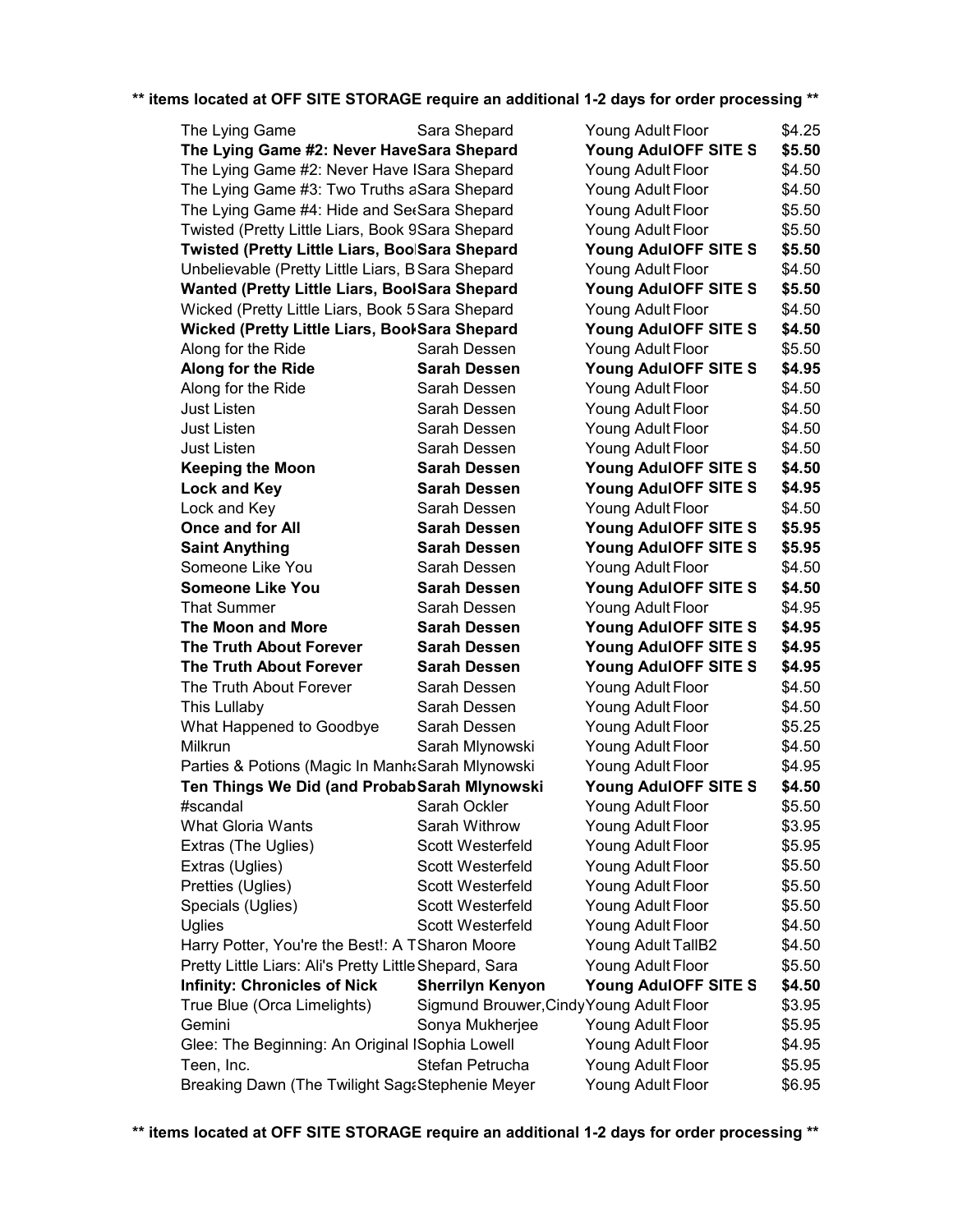| Breaking Dawn (The Twilight Sag&Stephenie Meyer                                                   | Young Adult Floor      | \$6.95                  |        |
|---------------------------------------------------------------------------------------------------|------------------------|-------------------------|--------|
| Breaking Dawn (The Twilight Sag&Stephenie Meyer                                                   | Young Adult Floor      | \$6.95                  |        |
| <b>Breaking Dawn (The Twilight SaStephenie Meyer</b>                                              | Young AdulOFF SITE S   | \$6.95                  |        |
| <b>Breaking Dawn (The Twilight SaStephenie Meyer</b>                                              | Young AdulOFF SITE S   | \$6.50                  |        |
| <b>Breaking Dawn (The Twilight SaStephenie Meyer</b>                                              |                        | Young AdulOFF SITE S    | \$6.50 |
| <b>Breaking Dawn (The Twilight SaStephenie Meyer</b>                                              |                        | Young AdulOFF SITE S    | \$6.50 |
| Breaking Dawn Special Edition (TIStephenie Meyer                                                  |                        | Young Adult Floor       | \$6.95 |
| Eclipse (Twilight)                                                                                | Stephenie Meyer        | Young Adult Floor       | \$6.95 |
| <b>Eclipse (Twilight)</b>                                                                         | <b>Stephenie Meyer</b> | Young AdulOFF SITE S    | \$6.95 |
| <b>Eclipse (Twilight)</b>                                                                         | <b>Stephenie Meyer</b> | Young AdulOFF SITE S    | \$6.95 |
| <b>Eclipse (Twilight)</b>                                                                         | <b>Stephenie Meyer</b> | Young AdulOFF SITE S    | \$6.95 |
| <b>Eclipse (Twilight)</b>                                                                         | <b>Stephenie Meyer</b> | Young AdulOFF SITE S    | \$6.95 |
| New Moon (The Twilight Saga, BoStephenie Meyer                                                    |                        | Young Adult Floor       | \$3.95 |
| New Moon (The Twilight Saga)                                                                      | Stephenie Meyer        | Young Adult Floor       | \$5.50 |
| New Moon (The Twilight Saga)                                                                      | Stephenie Meyer        | Young Adult Floor       | \$5.50 |
| New Moon (The Twilight Saga)                                                                      | Stephenie Meyer        | Young Adult Floor       | \$5.50 |
| New Moon (The Twilight Saga)                                                                      | Stephenie Meyer        | Young Adult Floor       | \$4.95 |
| <b>New Moon (The Twilight Saga)</b>                                                               | <b>Stephenie Meyer</b> | Young AdulOFF SITE S    | \$4.95 |
| <b>New Moon (The Twilight Saga)</b>                                                               | <b>Stephenie Meyer</b> | Young AdulOFF SITE S    | \$4.95 |
| <b>New Moon (The Twilight Saga)</b>                                                               | <b>Stephenie Meyer</b> | Young AdulOFF SITE S    | \$4.95 |
| New Moon (The Twilight Saga)                                                                      | Stephenie Meyer        | Young Adult Floor       | \$4.50 |
| <b>New Moon (Twilight)</b>                                                                        | <b>Stephenie Meyer</b> | Young AdulOFF SITE S    | \$5.95 |
| <b>New Moon (Twilight)</b>                                                                        | <b>Stephenie Meyer</b> | Young AdulOFF SITE S    | \$5.95 |
| New Moon (Twilight)                                                                               | Stephenie Meyer        | Young Adult Floor       | \$4.95 |
| The Host: A Novel                                                                                 | Stephenie Meyer        | Young Adult Floor       | \$6.50 |
| The Host: A Novel                                                                                 | Stephenie Meyer        | Young Adult Floor       | \$6.50 |
| The Host: A Novel                                                                                 | Stephenie Meyer        | Young Adult Floor       | \$6.50 |
| Twilight                                                                                          | Stephenie Meyer        | Young Adult Floor       | \$6.50 |
| Twilight                                                                                          | Stephenie Meyer        | Young Adult Floor       | \$6.50 |
| Twilight                                                                                          | Stephenie Meyer        | Young Adult Floor       | \$3.95 |
| Twilight (The Twilight Saga, Book Stephenie Meyer                                                 |                        | Young Adult Floor       | \$5.50 |
| Guy in Real Life                                                                                  | Steve Brezenoff        | Young Adult Floor       | \$4.50 |
| Kissing Annabel: Love, Ghosts, ar Steven Herrick                                                  |                        | Young Adult Floor       | \$4.50 |
| Evil Spy School                                                                                   | <b>Stuart Gibbs</b>    | Young Adult Floor       | \$4.50 |
| Evil Spy School                                                                                   | <b>Stuart Gibbs</b>    | Young Adult Floor       | \$4.50 |
| The Dark is Rising                                                                                | Susan Cooper           | Young Adult Floor       | \$4.25 |
| A Darkness Strange and Lovely (SSusan Dennard                                                     |                        | Young Adult Floor       | \$4.50 |
| Getting The Girl: A Guide to PrivatSusan Juby                                                     |                        | Young Adult Floor       | \$4.50 |
| When It Happens                                                                                   | Susane Colasanti       | Young Adult Floor       | \$5.95 |
| When It Happens                                                                                   | Susane Colasanti       | Young Adult Floor       | \$4.50 |
| We Are All Made of Molecules                                                                      | <b>Susin Nielsen</b>   | Young AdulOFF SITE S    | \$5.95 |
|                                                                                                   |                        | Young Adult A-Z Chapter | \$5.95 |
| Catching Fire (The Hunger GamesSuzanne Collins<br>Gregor and the Code of Claw (Un(Suzanne Collins |                        | Young Adult A-Z Chapter | \$4.50 |
| Gregor and the Code of Claw (Un(Suzanne Collins                                                   |                        | Young Adult A-Z Chapter | \$4.00 |
| Gregor And The Marks Of Secret Suzanne Collins                                                    |                        | Young Adult A-Z Chapter | \$4.50 |
| Gregor And The Marks Of Secret Suzanne Collins                                                    |                        | Young Adult A-Z Chapter | \$4.00 |
| Mockingjay (The Final Book of The Suzanne Collins                                                 |                        | Young Adult A-Z Chapter | \$5.95 |
| The Hunger Games                                                                                  | <b>Suzanne Collins</b> | Young Adult A-Z Chapter | \$5.95 |
| The Hunger Games (Book 1)                                                                         | <b>Suzanne Collins</b> | Young Adult A-Z Chapter | \$5.25 |
|                                                                                                   |                        |                         |        |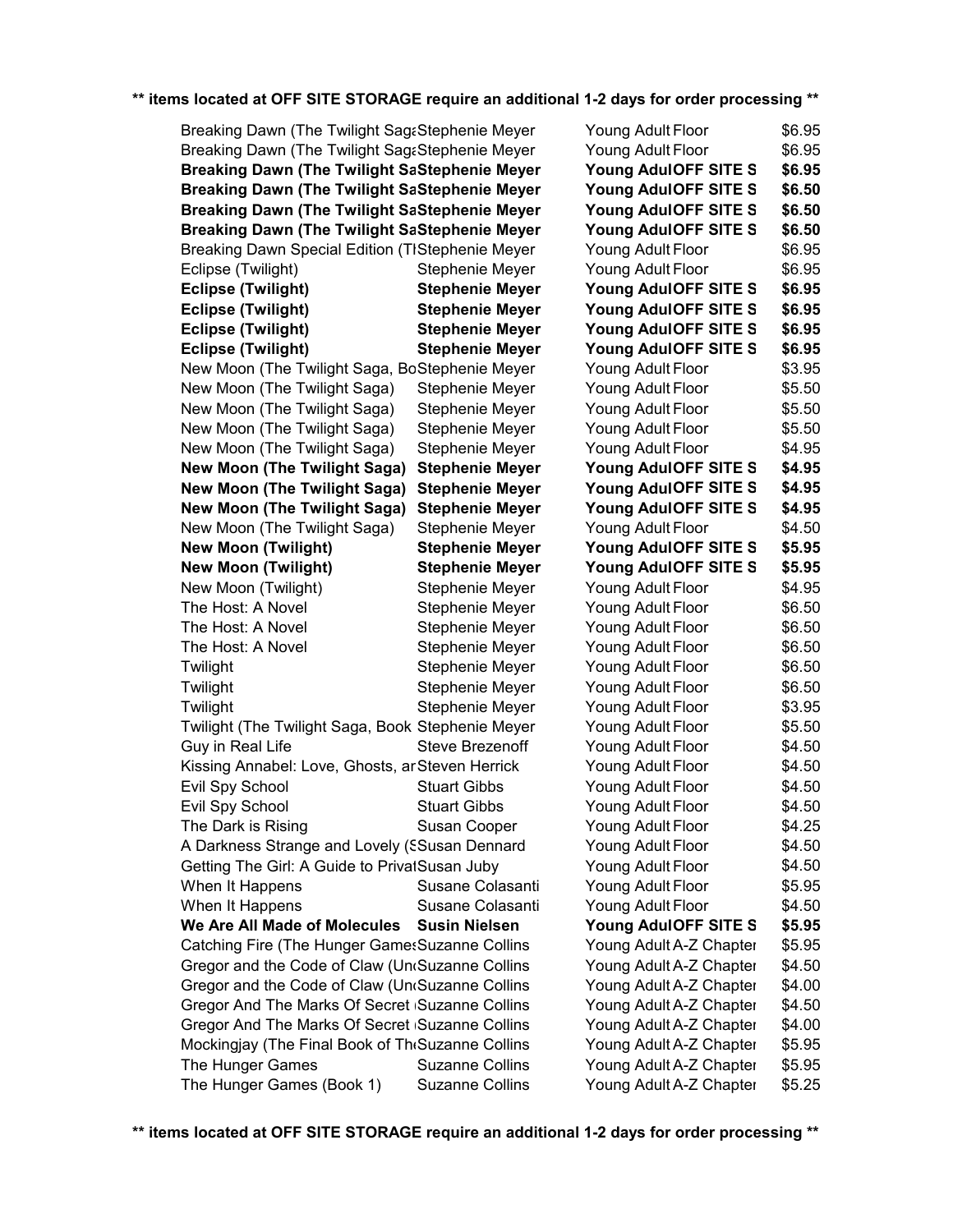|         | The Hunger Games: Mockingjay Suzanne Collins         |                                            | Young Adult A-Z Chapter                      | \$4.50  |
|---------|------------------------------------------------------|--------------------------------------------|----------------------------------------------|---------|
|         | Somebody Everybody Listens To Suzanne Supplee        |                                            | Young Adult Floor                            | \$5.95  |
|         | Distant Waves: A Novel of the TitaSuzanne Weyn       |                                            | Young Adult Floor                            | \$4.95  |
|         | Empty                                                | Suzanne Weyn                               | Young Adult Floor                            | \$5.95  |
|         | The Bar Code Tattoo                                  | Suzanne Weyn                               | Young Adult Floor                            | \$3.95  |
|         | <b>Time After Time</b>                               | <b>Tamara Ireland Stone</b>                | Young AdulOFF SITE S                         | \$4.50  |
|         | Lioness Rampant (4) (Song of the Tamora Pierce       |                                            | Young Adult Floor                            | \$4.95  |
|         | The Will of the Empress (Circle Tamora Pierce        |                                            | Young AdulOFF SITE S                         | \$4.50  |
|         | Becoming Indigo                                      | Tara Taylor                                | Young Adult Floor                            | \$4.95  |
|         | Through Indigo's Eyes                                | Tara Taylor, Lorna Schul Young Adult Floor |                                              | \$4.95  |
|         | Tall, Dark and Dead                                  | <b>TateM Hallaway</b>                      | Young Adult Floor                            | \$4.50  |
|         | Rookie Yearbook One                                  | <b>Tavi Gevinson</b>                       | Young Adult Floor                            | \$13.48 |
|         | Fallen Land: A Novel                                 | <b>Taylor Brown</b>                        | Young Adult Floor                            | \$5.25  |
|         | Chosen (The Lost Books, Book 1) Ted Dekker           |                                            | Young Adult Floor                            | \$6.50  |
|         | Infidel (The Lost Books, Book 2) (Ted Dekker         |                                            | Young Adult Floor                            | \$6.50  |
|         | The Fallen 2: Aerie and Reckonin (Thomas E Sniegoski |                                            | Young Adult Floor                            | \$5.95  |
|         | The Maestro                                          | Tim Wynne-Jones                            | Young Adult Floor                            | \$3.50  |
|         | Doctor Who: Shroud of Sorrow                         | Tommy Donbavand                            | Young Adult Floor                            | \$3.50  |
|         | <b>Modelland</b>                                     | <b>Tyra Banks</b>                          | Young AdulOFF SITE S                         | \$5.95  |
|         | Child of the Holocaust                               | Unknown                                    | Young Adult Floor                            | \$3.95  |
|         | Dreamquake                                           | Unknown                                    | Young Adult Floor                            | \$5.95  |
|         | Sandcastle Empire                                    | Unknown                                    | Young Adult Floor                            | \$5.95  |
|         | Sepulchre                                            | Unknown                                    | Young Adult Floor                            | \$4.95  |
|         | The Moneylender's Daughter: WinV. A. Richardson      |                                            | Young Adult Floor                            | \$4.50  |
|         | <b>Graphic Novel/Comic Book</b>                      | Various                                    | Young Adult Floor                            | \$1.95  |
|         | Allegiant (Divergent Series)                         | Veronica Roth                              | Young Adult A-Z Chapter                      | \$6.95  |
|         | Allegiant (Divergent Series)                         | Veronica Roth                              | Young Adult A-Z Chapter                      | \$6.95  |
|         | Allegiant (Divergent Series)                         | Veronica Roth                              | Young Adult A-Z Chapter                      | \$6.95  |
|         | Allegiant (Divergent Series)                         | Veronica Roth                              | Young Adult A-Z Chapter                      | \$6.95  |
|         | Allegiant (Divergent Series)                         | Veronica Roth                              | Young Adult A-Z Chapter                      | \$5.95  |
|         | Divergent                                            | Veronica Roth                              | Young Adult A-Z Chapter                      | \$5.25  |
|         | Divergent                                            | Veronica Roth                              | Young Adult A-Z Chapter                      | \$4.95  |
|         | Divergent                                            | Veronica Roth                              | Young Adult A-Z Chapter                      | \$4.95  |
|         | Divergent (Book 1) (Divergent SeriVeronica Roth      |                                            | Young Adult Floor                            | \$6.95  |
|         | Divergent (Book 1) (Divergent SeriVeronica Roth      |                                            | Young Adult A-Z Chapter                      | \$6.95  |
|         | Divergent Movie Tie-in Edition (DivVeronica Roth     |                                            | Young Adult A-Z Chapter                      | \$4.95  |
|         | Four: A Divergent Collection (Dive Veronica Roth     |                                            | Young Adult A-Z Chapter                      | \$5.95  |
|         | Insurgent (Divergent, Book 2) (Div Veronica Roth     |                                            | Young Adult A-Z Chapter                      | \$6.95  |
| ~~NEW~~ | Insurgent (Divergent, Book 2) (Div Veronica Roth     |                                            | Young Adult A-Z Chapter                      | \$6.95  |
|         | Insurgent (Divergent, Book 2) (Div Veronica Roth     |                                            | Young Adult A-Z Chapter                      | \$6.95  |
|         | The World of Veronica Roth's #1 IVeronica Roth       |                                            | Young Adult A-Z Chapter                      | \$1.95  |
|         | Confessions of a Teen Nanny                          | Victoria Ashton                            | Young Adult Floor                            | \$4.50  |
|         | King's Cage (Red Queen)                              | Victoria Aveyard                           | Young Adult Floor                            | \$6.50  |
|         | Beastly Tales From Here and ThVikram Seth            |                                            | Young AdulOFF SITE S                         | \$3.95  |
|         | Messenger                                            | Virginia Frances SchwarYoung Adult Floor   |                                              | \$4.95  |
|         | The Vampire Is Just Not That Into Vlad Mezrich       |                                            | Young Adult Floor                            | \$3.60  |
|         | <b>FLIPPED</b>                                       |                                            | Wendelin Van Draanen Young Adult A-Z Chapter | \$3.95  |
|         | 11 Birthdays (Willow Falls)                          | <b>Wendy Mass</b>                          | Young AdulOFF SITE S                         | \$5.95  |
|         | 13 Gifts                                             | <b>Wendy Mass</b>                          | Young Adult Floor                            | \$3.95  |